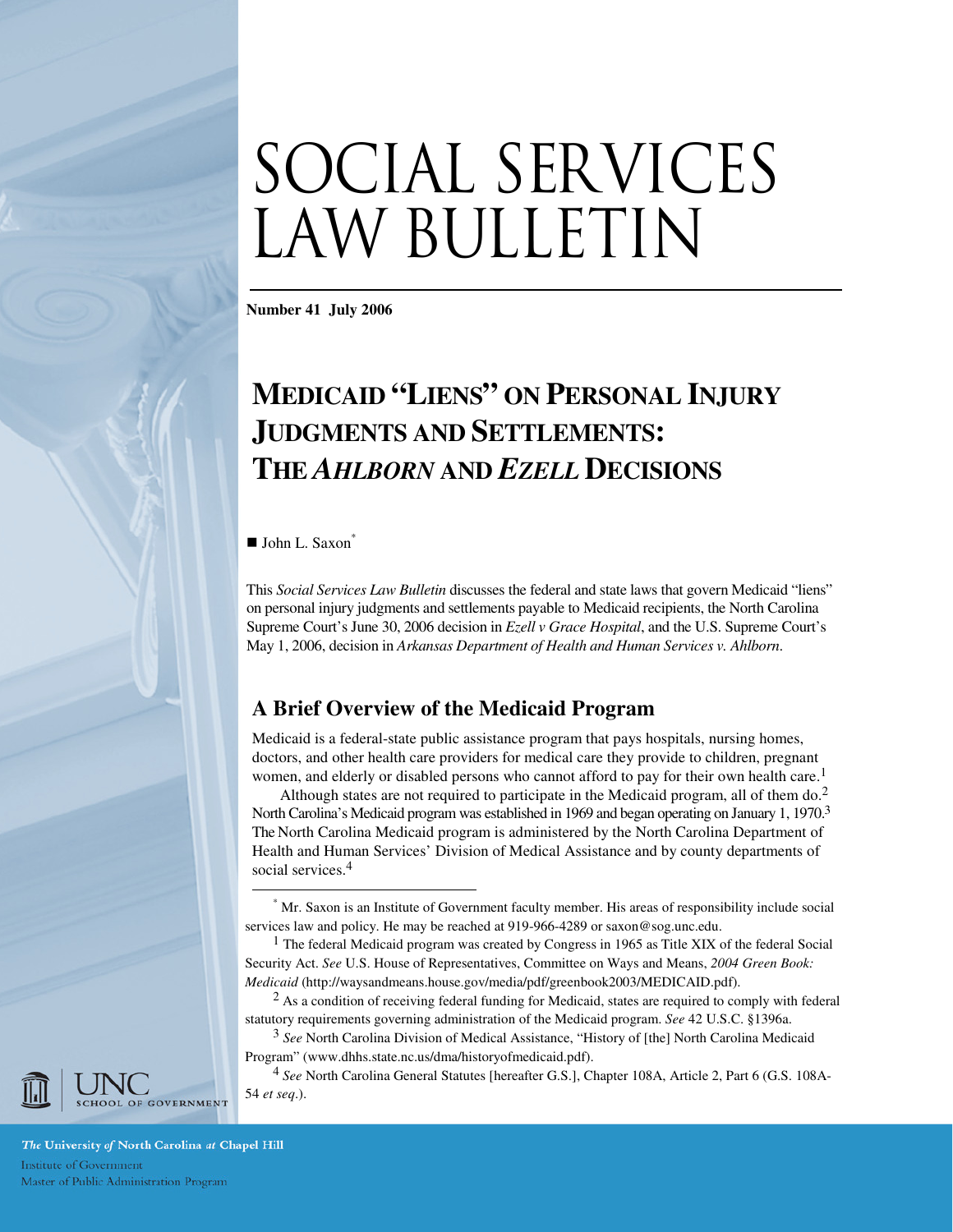In state fiscal year 2003-04, North Carolina's Medicaid program paid approximately \$7.4 billion for medical care for 1.5 million Medicaid beneficiaries. 5 The federal government paid approximately 66 percent of this cost; North Carolina counties and state General Fund revenues respectively paid about 5 percent and 29 percent of the cost of Medicaid services.<sup>6</sup>

# **Recovering Medicaid Costs from Beneficiaries**

Federal law generally prohibits state Medicaid programs from recovering the cost of Medicaid services from eligible Medicaid beneficiaries.<sup>7</sup>

Federal law specifically prohibits state Medicaid programs from imposing a lien for Medicaid payments made on behalf of a Medicaid beneficiary against the beneficiary's property during the beneficiary's life, unless (1) a court has entered a judgment determining that the benefits were incorrectly paid, or (2) the lien is imposed against the real property of a beneficiary who (a) is a patient in a nursing facility or other medical institution, (b) is required to pay all but a minimal amount of her income for the cost of her care, and (c) is not reasonably expected to be discharged and return home.<sup>8</sup>

5 North Carolina Division of Medical Assistance, "Medicaid in North Carolina: Annual Report 2004" (www.dhhs.state.nc.us/dma/2004report/MedicaidTables\_ Web.pdf).

6 *Id*.

l

7 *See* 42 U.S.C. §§1396a(a)(18), 1396p(b)(1). Federal law allows state Medicaid programs to impose cost-sharing requirements (nominal co-payments, deductibles, etc.) on some Medicaid beneficiaries. *See* 42 U.S.C. §§1396a(a)(14), 1396o. Medical providers who participate in the Medicaid program, however, are required to accept Medicaid payments as full payment for covered services and are prohibited from collecting additional moneys (beyond allowable costsharing) from eligible Medicaid beneficiaries. *See* 42 U.S.C. §1396a(a)(25)(C).

8 42 U.S.C. §1396p(a)(1). A state Medicaid program may not impose a lien against a Medicaid beneficiary's home to recover the cost of correctly-paid Medicaid benefits if the home is occupied (a) by the beneficiary's spouse, (b) by a child of the beneficiary who is under the age of twenty-one years, (c) by the beneficiary's blind or disabled child, or (d) by a sibling of the beneficiary who has an equity interest in the home and has lived in the home for at least one year immediately before the date of the beneficiary's admission to the nursing home or other medical institution. 42 U.S.C. §1396p(a)(2). A Medicaid lien (other than a lien for

Federal law, though, generally requires state Medicaid programs to recover the cost of Medicaid services from the estate of a deceased Medicaid beneficiary if the beneficiary was institutionalized or was at least 55 years old when the services were provided.9 Federal law also requires that the cost of Medicaid services provided to a beneficiary be reimbursed after the beneficiary's death from the remaining assets of a "special needs trust" established for the beneficiary.<sup>10</sup>

### **Recovering Medicaid Costs from Third Parties**

Medicaid is generally the "payer of last resort."11 This means that, with certain exceptions, Medicaid's responsibility for paying the cost of covered medical services for an eligible Medicaid beneficiary is secondary to that of any "third party" (for example, Medicare, private health or liability insurance policies, or a tortfeasor who injures a Medicaid beneficiary) who is or may be liable for paying the cost of medical care that is covered under a state Medicaid program. 12

Federal law includes several provisions that are intended to protect Medicaid's status as "payer of last resort." These provisions, which are summarized in the following section of this bulletin, are referred to as Medicaid's third party liability rules and focus on both "cost avoidance" (ensuring that liable third parties pay the cost of medical care *before* Medicaid pays for the care) and payment recovery or "pay and chase" (obtaining reimbursement from liable third parties *after* Medicaid has paid for medical care).<sup>13</sup>

incorrectly-paid Medicaid benefits) dissolves if the beneficiary is discharged from the nursing home or other medical institution and returns home. 42 U.S.C. §1396p(a)(3). North Carolina's legislation implementing the federal Medicaid lien provisions is codified in G.S. 108A-70.5. *See* S.L. 2005-276, §10.21C(a).

9 42 U.S.C. §1396p(b). North Carolina's Medicaid estate recovery rules are codified in G.S. 108A-70.5 through 108A-70.9. *See* S.L. 2005-276, §10.21C(a), (b).

10 42 U.S.C. §1396p(d)(4). *See also* 42 U.S.C. §§1396c(1)(F) and 1396p(e)(2) (requiring reimbursement for Medicaid services from the remaining assets of certain annuities). Pub. Law 109-171, §6012, 120 Stat. 63 (Feb. 8, 2006).

11 *See* S. Rep. No. 99-146 (1985), 1986 U.S. Code, Congr. & Admin. News 279-280.

12 *See* 42 C.F.R. §433.136.

13 State Medicaid programs realize significant savings through "cost avoidance," particularly in connection with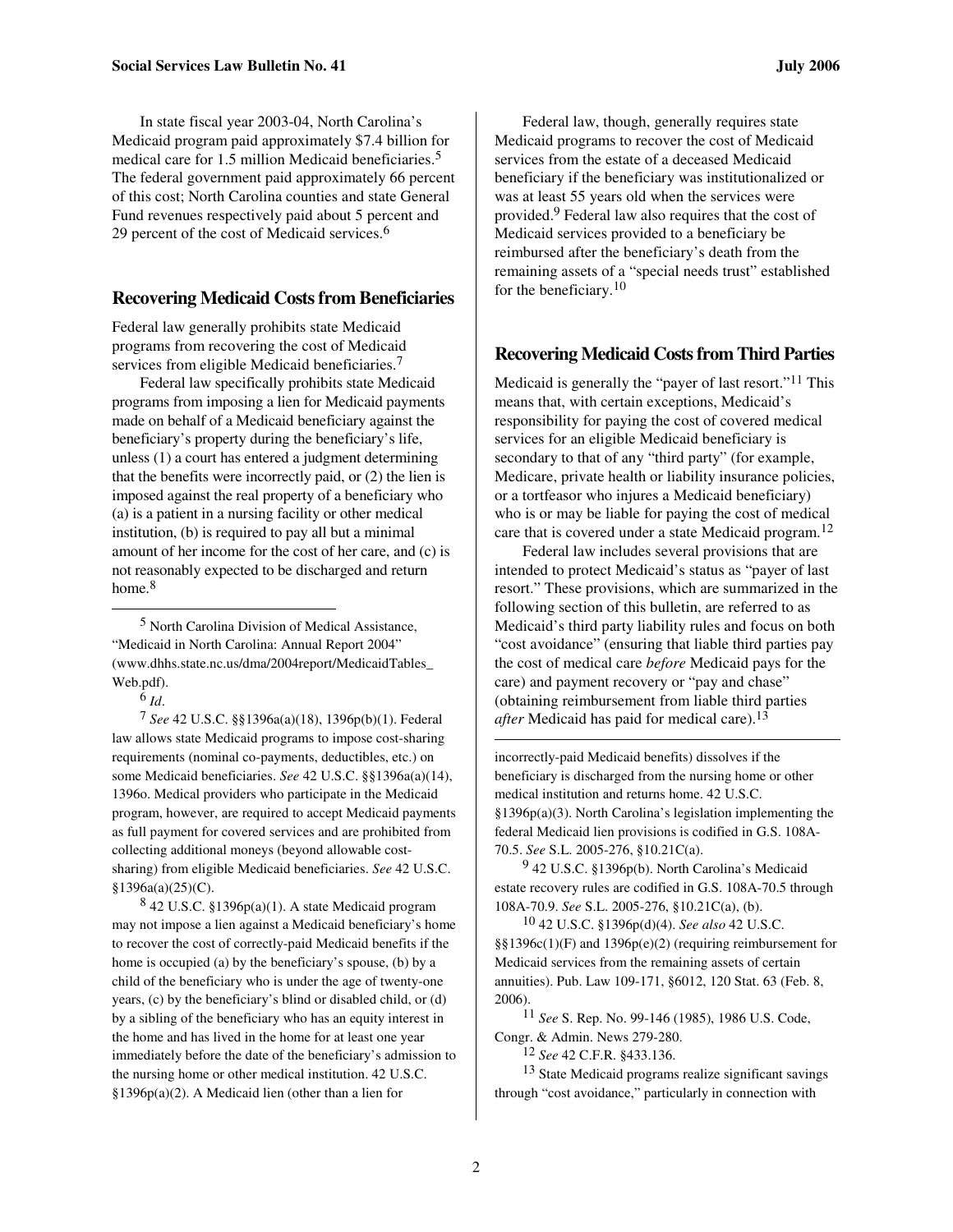$\overline{a}$ 

So, if a Medicaid beneficiary, Bob Black, is injured in an automobile accident due to the fault of another driver (Wayne White) and Medicaid pays for medical care related to Mr. Black's injuries, the state Medicaid program might attempt to recover all or part of the Medicaid payments made on Mr. Black's behalf by asserting a Medicaid "lien"<sup>14</sup> against (a) insurance benefits payable to Mr. Black under Mr. Black's auto insurance policy, (b) insurance benefits payable to Mr. Black under Mr. White's auto insurance policy, (c) the settlement of Mr. Black's personal injury claim against Mr. White, or (d) the payment of a judgment in a lawsuit against Mr. White.<sup>15</sup>

beneficiaries who are eligible for Medicare as well as Medicaid. The exact amounts saved or recovered through Medicaid's third party liability rules, however, are hard to determine. The U.S. Solicitor General's *amicus* brief in *Arkansas Department of Health and Human Services v. Ahlborn* claimed that state Medicaid programs recovered approximately \$1.6 billion in Medicaid payments through third party liability claims in 2004 (or about one-half of one percent of total Medicaid expenditures). Other data posted on the federal Medicaid web site, however, seem to indicate that Medicaid third party collections in 2004 (not including recoveries from the estates of deceased Medicaid beneficiaries) totaled approximately \$1.1 billion, including \$392.4 million in recoveries from "casualty" claims such as personal injury settlements payable to Medicaid beneficiaries. Centers for Medicare and Medicaid Services (http://www.cms.hhs.gov/ThirdPartyLiability/).

14 Although a Medicaid claim against the proceeds of a settlement or judgment for a personal injury claim is sometimes referred to as a Medicaid "lien," it is more properly characterized as a claim based on assignment or subrogation. *See* note 19.

15 North Carolina's "collateral source" rule allows an injured party to recover, in a tort action against a third party who is liable for the party's injuries, medical expenses she has incurred as a result of the third party's negligence even if the cost of the injured party's medical care has been paid by an insurance company, a third party other than the liable tortfeasor, or a government health care program such as Medicaid. *See* Cates v. Wilson, 321 N.C. 1, 6, 361 S.E.2d 734, 738 (1987). The insurance company, nonliable third party, or government, however, *may* have a right of subrogation that would enable it to recover from the injured party's judgment or settlement the amount it has paid for the injured party's care resulting from the tortfeasor's negligence.

# **Medicaid's Third Party Liability Rules**

#### **Federal Law**

Medicaid's third party liability (or TPL) rules are set forth in several provisions of the federal Medicaid statute.

One of these provisions requires state Medicaid programs to "ascertain the legal liability of third parties … to pay for [medical] care and services" provided under their Medicaid plans and to "seek reimbursement" from third parties with respect to such care and services if their "legal liability is found to exist after medical assistance has been made available on behalf of [an eligible Medicaid beneficiary] and … the amount of reimbursement the State can reasonably expect to recover exceeds the costs of such recovery …."<sup>16</sup>

To facilitate recovery from liable third parties, the federal Medicaid statute requires a participating state to have "in effect laws under which, to the extent that payment has been made under the [state Medicaid plan] for … health care … furnished to [an eligible Medicaid beneficiary], the State is considered to have acquired the right of [the Medicaid beneficiary] to payment by [a liable third party] for such health care …."<sup>17</sup>

In addition, federal law requires a state's Medicaid program to require a Medicaid beneficiary, as a condition of Medicaid eligibility, "to assign [to] the State [the beneficiary's] rights … to payment for medical care from any third party" and "to cooperate with the State in identifying, and providing information to assist the State in pursuing, any third party who may be liable to pay for care and services" provided under the state Medicaid plan.<sup>18</sup>

The federal Medicaid statute, however, does not, as one might expect, provide for the imposition of a Medicaid "lien" on moneys payable by third parties to a Medicaid beneficiary for medical care or services provided under a state Medicaid program.19 In fact, it

<sup>19</sup> It is not legally correct to characterize Medicaid's claim against the personal injury settlement of a Medicaid recipient as a "lien" when all or part of the settlement has been "assigned" to the state Medicaid program pursuant to 42 U.S.C. §§1396a(a)(25) and 1396k. The *assignment* of property involves a transfer of a legal or equitable interest in the property from one person (usually the property owner) to another. If a Medicaid beneficiary assigns her right to payment for medical expenses that have been paid by Medicaid to the state Medicaid program, that right *belongs* to

 $16$  42 U.S.C. §1396a(a)(25)(A), (B).

<sup>17</sup> 42 U.S.C. §1396a(a)(25)(H).

<sup>18</sup> 42 U.S.C. §1396k(a).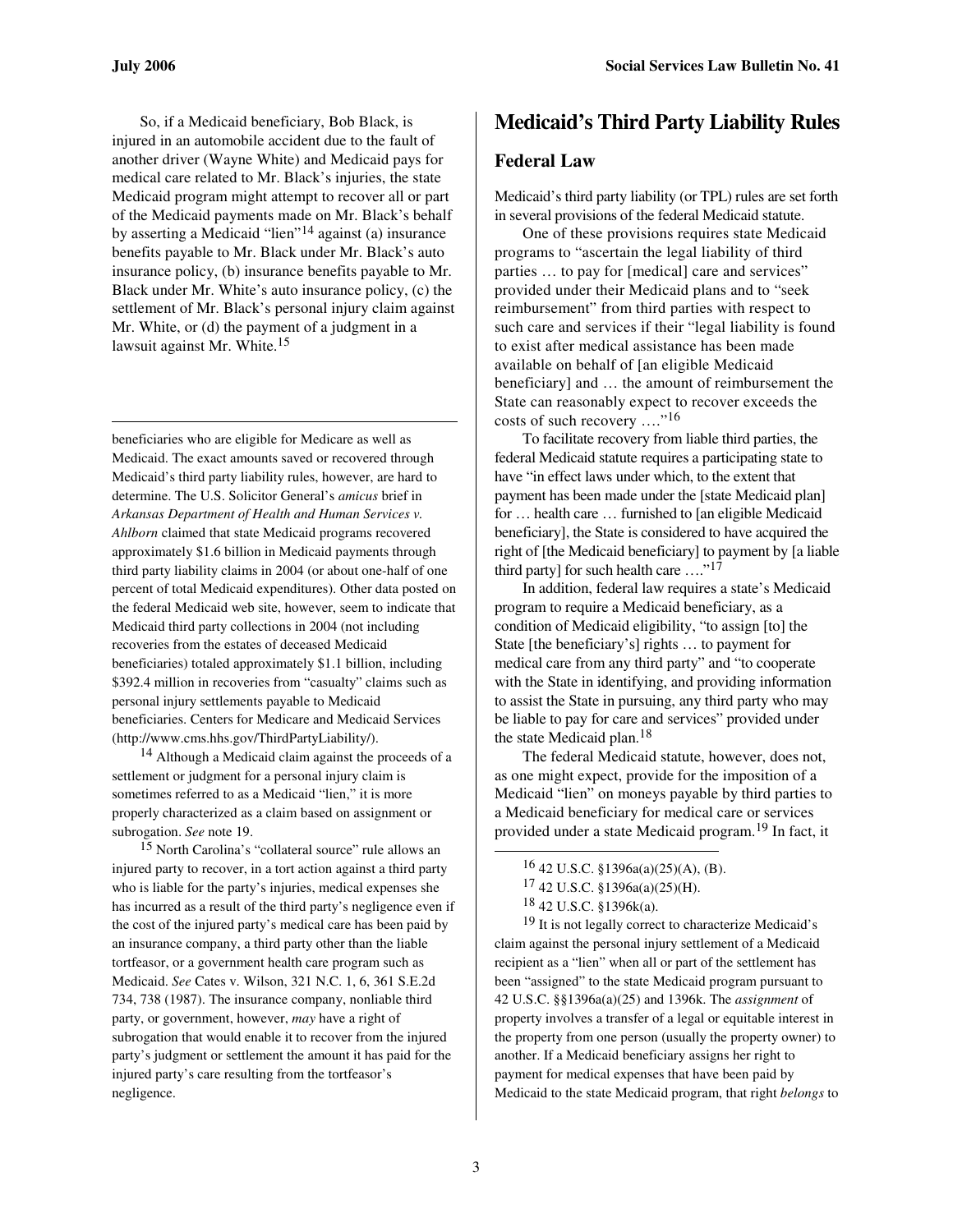expressly prohibits participating states from imposing a lien against the personal property of an eligible Medicaid beneficiary with respect to Medicaid payments that were correctly made on behalf of the beneficiary.<sup>20</sup>

# **North Carolina Statutes**

Three North Carolina statutes address third party liability in connection with the State's Medicaid program.

#### **G.S. 108A-57**

 $\overline{a}$ 

G.S. 108A-57 was enacted in 1974.<sup>21</sup>

This statute provides that the State is "subrogated," to the extent of all Medicaid payments made on behalf of a Medicaid beneficiary, to "all rights of recovery, contractual or otherwise, of the beneficiary … against any person."<sup>22</sup>

"Subrogation" may be defined broadly as the substitution of one party (the subrogee) in place of another (the subrogor) with respect to the second

the Medicaid program. By contrast, a *lien* generally is imposed by one person (usually a creditor) on the property of another person (usually, the debtor who owes a debt to the creditor). It would make no sense for the state Medicaid program to impose a *lien* against a property right that has already been *assigned* to the Medicaid program. *See*  Arkansas Department of Health and Human Services v. Ahlborn, 126 S.Ct. 1752, 1764 (May 1, 2006).

 $20$  42 U.S.C. §1396p(a).

21 N.C. Sess. Laws 1973, ch. 1031 (originally codified as G.S. 108-61.2).

 $22$  Although several North Carolina cases describe the State's right of subrogation under G.S. 108A-57 as a "lien," neither G.S. 108A-57, G.S. 108A-59, nor G.S. 108A-70(b) provide that the state Medicaid agency has a "lien" on any or all of a personal injury judgment or settlement payable to a Medicaid beneficiary and it is not legally correct to refer to Medicaid's right of subrogation or assignment as a "lien." *See* note 19. *Cf.* Ezell v. Grace Hospital, Inc., \_\_\_ N.C. App. \_\_\_, 623 S.E.2d 79 (2005); Campbell v. N.C. Dept. of Human Resources, 153 N.C. App. 305, 308, 569 S.E.2d 670, 672 (2002); Payne v. N.C. Dept. of Human Resources, 126 N.C. App. 672, 677, 486 S.E.2d 469, 471 (1997); N.C. Dept. of Human Resources v. Weaver, 121 N.C. App. 517, 520, 466 S.E.2d 717, 719 (1996).

party's (subrogor's) legal right or claim against a third party (the obligor).<sup>23</sup>

North Carolina law recognizes three separate and distinct legal bases for a right of subrogation: contract, common law, and statute.

"Conventional" subrogation generally is based on an express or implied agreement or contract between the subrogor and the subrogee under which the subrogee, by paying a claim owed to the subrogor by a third party, will stand in the shoes of the subrogor with respect to the subrogor's claim against the third party.<sup>24</sup>

"Equitable" subrogation is based on the common law. It is "a device adopted by equity to compel the ultimate discharge of an obligation by [the person] who in good conscience ought to pay it" and "arises" when one person [that is, the subrogee] has been compelled to pay a debt which ought to have been paid by [a third party] or for which the [third party] was primarily liable."25 North Carolina's courts have

23 The subrogee, therefore, "stands in the shoes" of the subrogor with respect to the subrogor's claim against the third party. Because subrogation puts the subrogee in the position of the legal owner of the subrogor's right or claim against the third party it is similar, but not identical, to an assignment of the subrogor's right or claim by operation of law.

24 *See* In re Declaratory Ruling by the North Carolina Insurance Commissioner Regarding 11 N.C.A.C. 12.0319, 134 N.C. App. 22, 31, 517 S.E.2d 134, 141 (1999), citing Journal Publishing Co. v. Barber, 165 N.C. 478, 488, 81 S.E. 694, 698-99 (1914) and Grantham v. Nunn, 187 N.C. 394, 121 S.E. 662 (1924). North Carolina law prohibits *conventional* subrogation provisions in health insurance policies. 11 N.C.A.C. 12.0319. This prohibition, however, does not apply with respect to health benefit plans that are governed by the federal Employee Retirement Income Security Act (ERISA), to other self-funded employer health benefit plans, or to the state employees' health plan. *See*  Hampton Industries, Inc. v. Sparrow, 981 F.2d 726 (1992) (holding that ERISA preempted state law with respect to enforceability of subrogation clause included in employer's self-funded health benefits plan governed by ERISA); G.S. 135-40.13A (establishing a statutory right of subrogation with respect to payments made under the state employees' health plan). State law does not prohibit contractual subrogation provisions in automobile insurance policies that cover medical payments. *See* Carver v. Mills, 22 N.C. App. 745, 748, 207 S.E.2d 394, 396 (1974); Moore v. Beacon Ins. Co., 54 N.C. App. 669, 670, 284 S.E.2d 136, 138 (1981).

25 Beam v. Wright, 224 N.C. 677, 683, 32 S.E.2d 213, 218 (1944).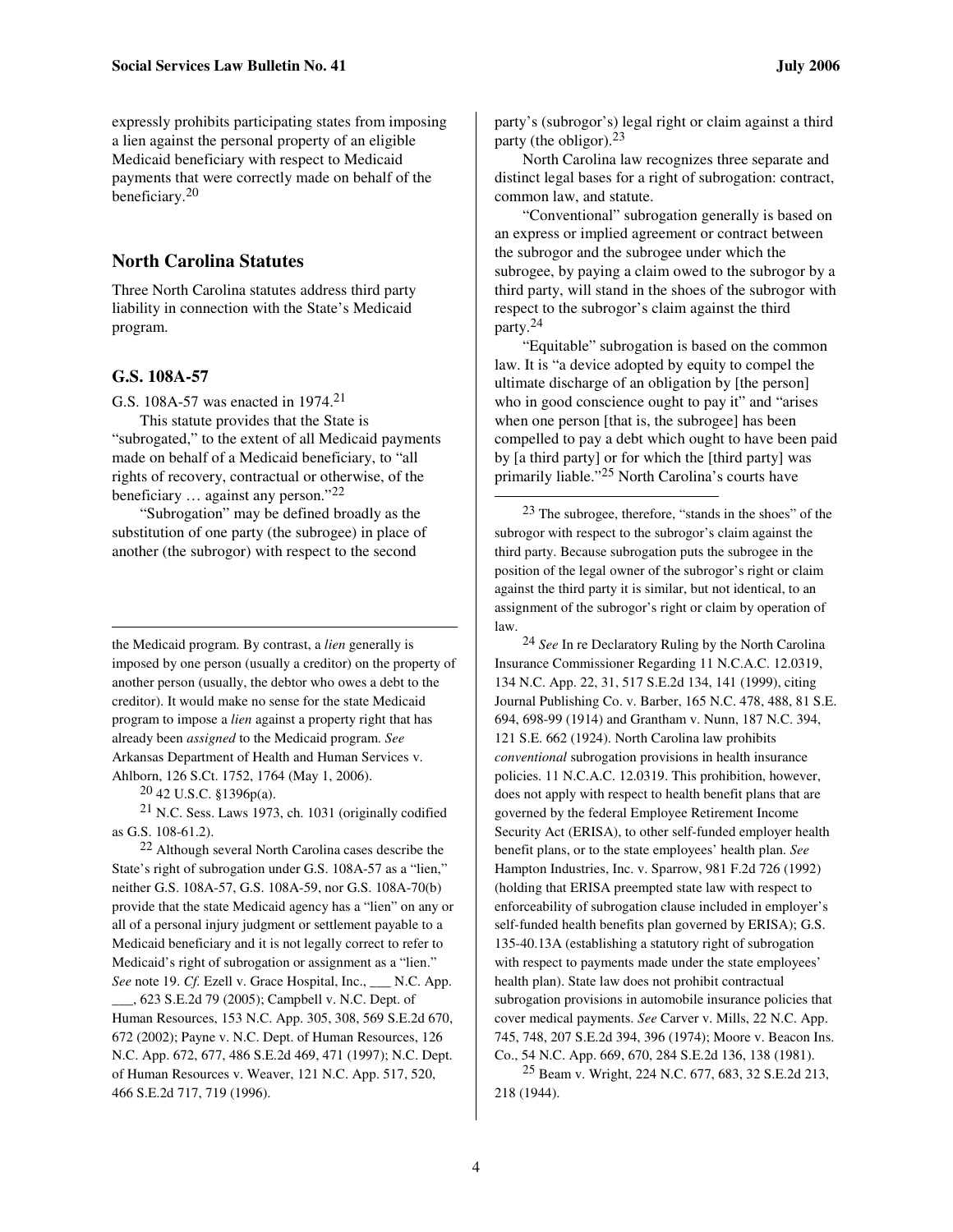l

recognized that an insurer who pays an insured's loss for property damage caused by the tortious conduct of a third party is equitably subrogated to the insured's rights against the third party.<sup>26</sup> It is less clear, however, whether or to what extent North Carolina law recognizes a right of equitable subrogation with respect to personal injury claims.<sup>27</sup>

The state Medicaid agency's right of subrogation under G.S. 108A-57, however, is a statutory, as opposed to a conventional (contractual) or equitable (common law), right of subrogation. As such, the nature and scope of Medicaid's right of subrogation and the procedures by which this right may be enforced depend primarily on the terms of the statute that creates this right, not on general legal principles governing conventional or equitable subrogation.

With respect to the nature and scope of Medicaid's right of subrogation, G.S. 108A-57 states, first, that the amount of Medicaid's claim is based on the amount that Medicaid has paid for the beneficiary's medical care, and, second, that Medicaid's claim may be asserted against "all rights of recovery, contractual or otherwise," that the Medicaid beneficiary may have "against any person."<sup>28</sup>

Read literally and in isolation, therefore, G.S. 108A-57 appears to create a broad right of subrogation that may be asserted

1. with respect to *all Medicaid payments* made on behalf of a Medicaid beneficiary (regardless of whether a third party would have been liable to the beneficiary for

26 *See* Smith v. Pate, 246 N.C. 63, 67, 97 S.E.2d 456, 460 (1957).

27 The North Carolina Court of Appeals, for example, has held that an employer who paid an injured employee's medical expenses through a self-funded health benefit plan did not have a right of equitable subrogation against the third party whose negligence caused the employee's injuries. *See*  Harris-Teeter v. Watts, 97 N.C. App. 101, 387 S.E.2d 203 (1990). North Carolina's court of appeals subsequently declined to address the issue of whether a health insurer that has paid the medical expenses of an insured person may assert a right of equitable subrogation against a third party whose tortious conduct injured the insured. *See* In re Declaratory Ruling by the North Carolina Insurance Commissioner Regarding 11 N.C.A.C. 12.0319, 134 N.C. App. at 32, 517 S.E.2d at 142.

 $28$  G.S. 108A-57(a) requires the State to pay to the federal government a portion of the amount recovered that is the equivalent to the federal government's proportionate share of the cost of the Medicaid payments made on behalf of the beneficiary.

payment of the medical care that was covered by Medicaid), and

2. against *any right of recovery* the Medicaid beneficiary might have against a third party (regardless of whether the third party's liability involves payment of the medical care that was covered by Medicaid).

G.S. 108A-57, however, limits Medicaid's claim in cases in which a Medicaid beneficiary's attorney receives funds from a liable third party in connection with the beneficiary's injury or death. In this instance, G.S. 108A-57(a) provides that payment of Medicaid's subrogation claim may not exceed *one-third* of the gross amount obtained or recovered on behalf of a Medicaid beneficiary through a judgment against, settlement with, or payment by a third party by reason of personal injury to or death of the beneficiary.<sup>29</sup>

Although G.S. 108A-57 clearly establishes a statutory right of subrogation that allows the state Medicaid agency to assert claims against liable third parties, it provides only minimal guidance with respect to the procedures through which Medicaid third party liability claims may be enforced.

G.S. 108A-57(a), for example, states that the county attorney or an attorney retained by the county or State are responsible for "enforcing" Medicaid's right of subrogation. The statute, however, does not indicate the legal procedures that attorneys employed by the county or State may use to enforce Medicaid's claim against a third party.

Medicaid's right of subrogation under G.S. 108A-57 apparently is not such as to deprive a Medicaid beneficiary of her right to file a lawsuit against a

 $29$  G.S. 108A-57 also provides, that in this instance, Medicaid's subrogation claim must be "prorated with the claims of all others having medical subrogation rights or medical liens against the amount received or recovered." The state Medicaid agency interprets this provision as limiting Medicaid's claim to (a) a proportionate share of onethird of the gross amount of the settlement or judgment or (b) the amount of its claim, whichever is less. It is less clear whether G.S. 108A-57 affects or limits the claims of health care providers under G.S. 44-49 and 44-50. G.S. 44-50 caps the claims of health care providers at 50 percent of the amount (exclusive of attorneys fees) recovered in connection with a personal injury claim. And neither of these statutes requires a pro rata distribution of funds among health care providers if the portion of a personal injury settlement or judgment to which medical liens attach is insufficient to pay all the liens of health care providers in full. N.C. Baptist Hospitals, Inc. v. Crowson, 155 N.C. App. 746, 573 S.E.2d 922 (2003), *aff'd*. 357 N.C. 499, 586 S.E.2d 90 (2003).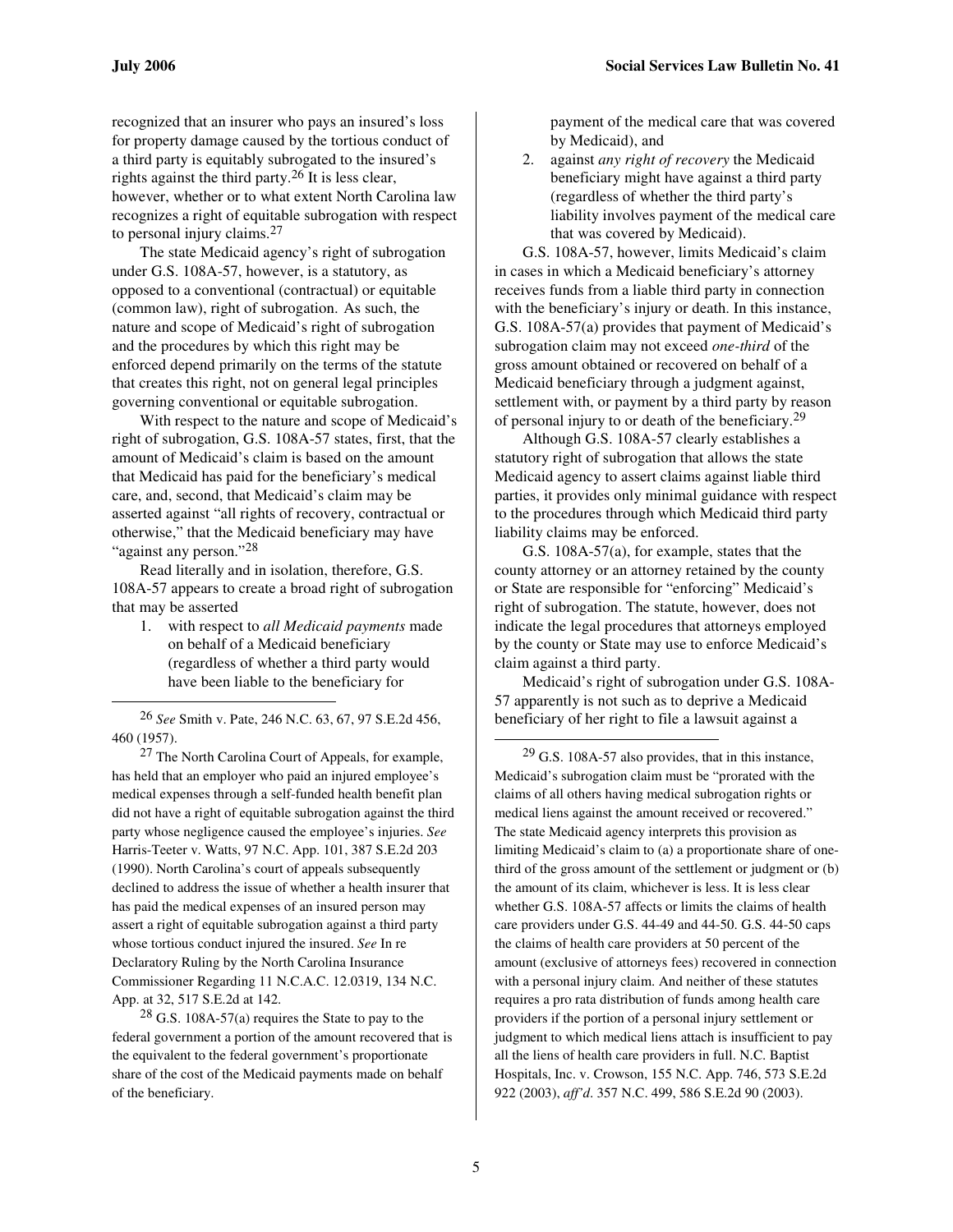potentially-liable third party. In fact, the statute expressly recognizes that a Medicaid beneficiary may retain an attorney to represent the beneficiary in connection with her claim against a potentially-liable third party.

Surprisingly, though, G.S. 108A-57 does not expressly require a Medicaid beneficiary to notify the state Medicaid program when she files a lawsuit against a potentially-liable third party to recover damages for medical care that has been provided under the Medicaid program. The statute, though, does prohibit a Medicaid beneficiary from willfully failing to disclose to the county department of social services the identity of a potentially-liable third party.<sup>30</sup>

Several cases seem to suggest that the state Medicaid agency may enforce its right to subrogation by intervening in a pending personal injury lawsuit brought by a Medicaid beneficiary against a liable third party.<sup>31</sup> It is less clear, though, whether G.S. 108A-57 authorizes the state Medicaid agency or a county that administers the Medicaid program to file a lawsuit against a potentially-liable third party based on the State's or county's right of subrogation. North Carolina recognizes the common law rule against "claim-splitting," which requires that "all damages incurred as the result of a [single wrong ] must be recovered in one lawsuit."32 In the context of a cause of action for personal injuries, this means that a plaintiff's claim against a tortfeasor for payment of medical expenses resulting from the tort may not be "split off" from the plaintiff's claim for other damages resulting from the tort (for example, lost wages, pain and suffering, or physical impairment).33 So to the

 $\overline{a}$ 

31 *See* Payne v. N.C. Dept. of Human Resources, 126 N.C. App. 672, 486 S.E.2d 469 (1997); Ezell v. Grace Hospital, Inc., \_\_\_ N.C. App. \_\_\_, 623 S.E.2d 79 (2005). In both of these cases, the trial court allowed the state's Division of Medical Assistance to intervene in a pending personal injury action brought by a Medicaid beneficiary against a third party tortfeasor, and the Medicaid agency's right to intervene was not contested on appeal. *Cf.* Malloy v. Daniel, 58 N.C. App. 61, 293 S.E.2d 285 (1982) (holding that the county, but not the county department of social services, would have standing to intervene).

32 *See* Bockweg v. Anderson, 333 N.C. 486, 492, 428 S.E.2d 157 161 (1993); Smith v. Pate, 246 N.C. at 67, 97 S.E.2d at 460.

33 *See* Harris-Teeter v. Watts, 97 N.C. App. 101, 387 S.E.2d 203 (1990) (reasoning that an employer's lawsuit against a third party tortfeasor to recover damages for medical expenses arising from the third party's injury of an extent that the State's right of subrogation under G.S. 108A-57 involves less than the full amount of a Medicaid beneficiary's claim against a third party, allowing the state Medicaid agency to sue the third party without joining the beneficiary as a party plaintiff appears to be in derogation of the common  $law.<sup>34</sup>$ 

In at least two reported appellate cases, though, the state Medicaid agency or a county filed a lawsuit against a Medicaid beneficiary or a liable third party seeking to enforce Medicaid's right of subrogation *after* the beneficiary settled her claim against the third party.35 And there is a least one reported case in which a Medicaid beneficiary filed a declaratory judgment action against the state Medicaid agency seeking a determination with respect to the validity or scope of Medicaid's claim against proceeds that were payable to or received by the beneficiary.36 Read together, these three cases suggest that Medicaid's claim under G.S. 108A-57 need not be enforced in the context of a pending lawsuit between the Medicaid beneficiary and a third party, but rather may be enforced through a civil action by the state Medicaid agency against (a) a Medicaid beneficiary who has received a personal injury settlement from a liable third party, (b) a third party who has made a payment to a Medicaid beneficiary with notice of Medicaid's claim, or (c) an attorney who holds funds payable to a Medicaid beneficiary or who makes a payment to a Medicaid beneficiary if the attorney has notice of Medicaid's claim.<sup>37</sup>

employee under the employer's asserted right of subrogation would result in an impermissible splitting of the employee's claim against the third party for damages resulting from the injury).

34 *See* Smith v. Pate, 246 N.C. at 68, 97 S.E.2d at 460 (when an "insurance company has paid only part of the loss resulting from defendant's tort, the … injured party has the right to maintain an action for all of the damage resulting from the tortious act of the defendant … [and] the insurer is a proper but not a necessary party" in the action).

35 *See* Malloy v. Daniel, 58 N.C. App. 61, 293 S.E.2d 285 (1982); N.C. Department of Human Resources v. Weaver, 121 N.C. App. 517, 466 S.E.2d 717 (1996).

36 Payne v. N.C. Department of Human Resources, 126 N.C. App. 672, 486 S.E.2d 469 (1997).

37 A liable third party or attorney who pays funds to a Medicaid beneficiary without notice of Medicaid's claim against the funds, however, is not personally liable to the county or State under G.S. 108A-57. *See* Johnston County v. McCormick, 65 N.C. App. 63, 308 S.E.2d 872 (1983).

 $30$  G.S. 108A-57(b).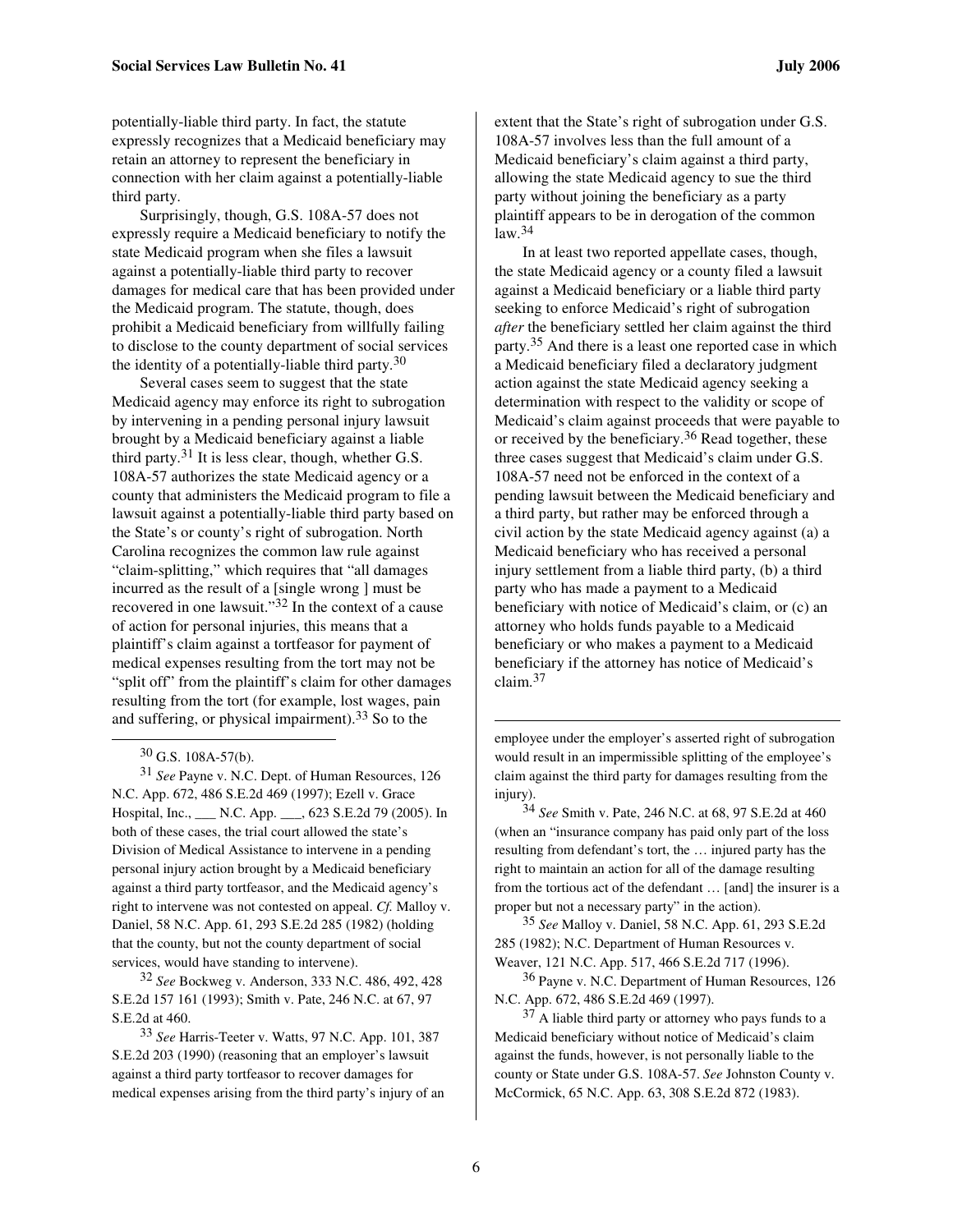l

#### **G.S. 108A-59**

G.S. 108A-59 provides that the acceptance of medical assistance by a Medicaid beneficiary constitutes an automatic "*assignment* to the State of the [beneficiary's] right to third party benefits, contractual or otherwise, to which [the beneficiary] may be entitled."

G.S. 108A-59 was enacted in 1977, apparently in response to the 1977 amendments to the federal Medicaid statute requiring states to require Medicaid beneficiaries, as a condition of Medicaid eligibility, to assign to the state Medicaid program any rights they have to payment of medical care by a third party.<sup>38</sup>

Under North Carolina law, an "assignment" is the transfer by one party (the "assignor") of that party's legal title to or interest in property to another party (the "assignee").<sup>39</sup> When a cause of action is assigned, the assignee generally acquires all of the assignor's rights and interest in the claim. The assignee, therefore, may bring a lawsuit on the claim against a third party in the assignee's own name as the "real party in interest" rather than suing "on behalf of" the assignor or joining the assignor as a party.40 The assignor, correspondingly, is divested of her interest in the claim and may not bring a legal action on the claim against the debtor or third party. If, however, the assignee has made only a partial assignment of her rights or property, the assignor *and* assignee generally are necessary parties in an action against a liable third party based on the assigned claim.<sup>41</sup>

North Carolina law generally prohibits the assignment of causes of action involving personal injury.42 North Carolina law, however, will enforce an

38 G.S. 108A-59 was originally codified as G.S. 108- 61.4. N.C. Sess. Laws, ch. 664. The 1977 federal Medicaid requirements are codified as 42 U.S.C. §1396k. *See* note 18 and accompanying text.

39 *See* Morton v. Thornton, 259 N.C. 697, 699, 131 S.E.2d 378, 380 (1963); Aliamo Family Chiropractic v. Allstate Ins. Co., 155 N.C. App. 194, 197, 574 S.E.2d 496, 498 (2002). Although assignments usually arise voluntarily in the context of contracts between an assignor and assignee, they also may arise through operation of law.

40 *See* NCNB National Bank of N.C. v. Western Surety Co., 88 N.C. App. 705, 708, 364 S.E.2d 675, 677 (1988).

41 *See* Booker v. Everhart, 294 N.C. 146, 156, 240 S.E.2d 360, 366 (1978).

42 *See* North Carolina Baptist Hospitals v. Mitchell, 88 N.C. App. 263, 266, 362 S.E.2d 841, 843 (1987), *rev'd on other grounds,* 323 N.C. 528, 374 S.E.2d 844 (1988); Horton v. New South Ins. Co., 122 N.C. App. 265, 268, 468 S.E.2d 856, 858 (1996).

injured party's assignment of her right to all or part of the *proceeds* from her claim for personal injury.<sup>43</sup>

An assignee "stands in the shoes" of the assignor in the sense that the assignee acquires only such rights, title, and interest in the assigned property or claim as the assignor possessed with respect to the property or claim and has no greater rights against third parties with respect to the property or claim than the assignor had.44 And while a valid assignment is binding between the assignee and the assignor, it generally is not binding against a third party unless the third party has notice, actual or constructive, of the assignment.<sup>45</sup>

Read literally and in isolation, the scope of rights acquired by the State under G.S. 108A-59 appears to be quite broad, though perhaps not quite as broad as the rights acquired by the State through subrogation under G.S. 108A-57.

As noted above, G.S. 108A-59 speaks of the assignment of a Medicaid beneficiary's "right to third party *benefits*, contractual or otherwise."46 It therefore might be argued that, on its face, G.S. 108A-59 applies to *all* "benefits" to which a Medicaid beneficiary is, or may be, entitled, including a Medicaid beneficiary's right to receive lottery winnings, pension payments, inheritances, insurance proceeds, or other "benefits," as well as "benefits" payable as the result of a personal injury judgment or settlement.

To the extent that G.S. 108A-59 involves the assignment of a Medicaid beneficiary's right to compensation in connection with a personal injury claim against a third party, the assignment under G.S.

44 *See* Citizens Bank of Marshall v. Gahagan, 213 N.C. 511, 196 S.E. 827 (1938); William Iselin & Co. v. Saunders, 231 N.C. 642, 646, 58 S.E.2d 614, 616 (1950); Sprouse v. North River Ins. Co., 81 N.C. App. 311, 318, 344 S.E.2d 555, 561 (1986). *See also* G.S. 108A-59(c).

45 *See* Lipe v. Guilford National Bank, 236 N.C. 328, 331, 72 S.E.2d 759, 761 (1952). *See also* Johnston County v. McCormick, 65 N.C. App. at 67, 308 S.E.2d at 874.

 $46$  As originally enacted, G.S. 108A-59 applied only to the assignment of "insurance benefits" for medical expenses payable to a Medicaid beneficiary under the terms of an insurance policy between the beneficiary and an insurance company. *See* Johnston County v. McCormick, 65 N.C. App. 63, 308 S.E.2d 872 (1983). The statute, however, was amended in 1980 to make it applicable to *all* "third party benefits" to which a Medicaid beneficiary is entitled. N.C. Sess. Laws 1979 (2<sup>nd</sup> Sess.), c. 1312, §§3–5.

<sup>43</sup> *See* Charlotte-Mecklenburg Hospital Authority v. First of Georgia Ins. Co., 340 N.C. 88, 90, 455 S.E.2d 655, 657 (1993); Aliamo Family Chiropractic v. Allstate Ins. Co., 155 N.C. App. at 197-98, 574 S.E.2d at 499.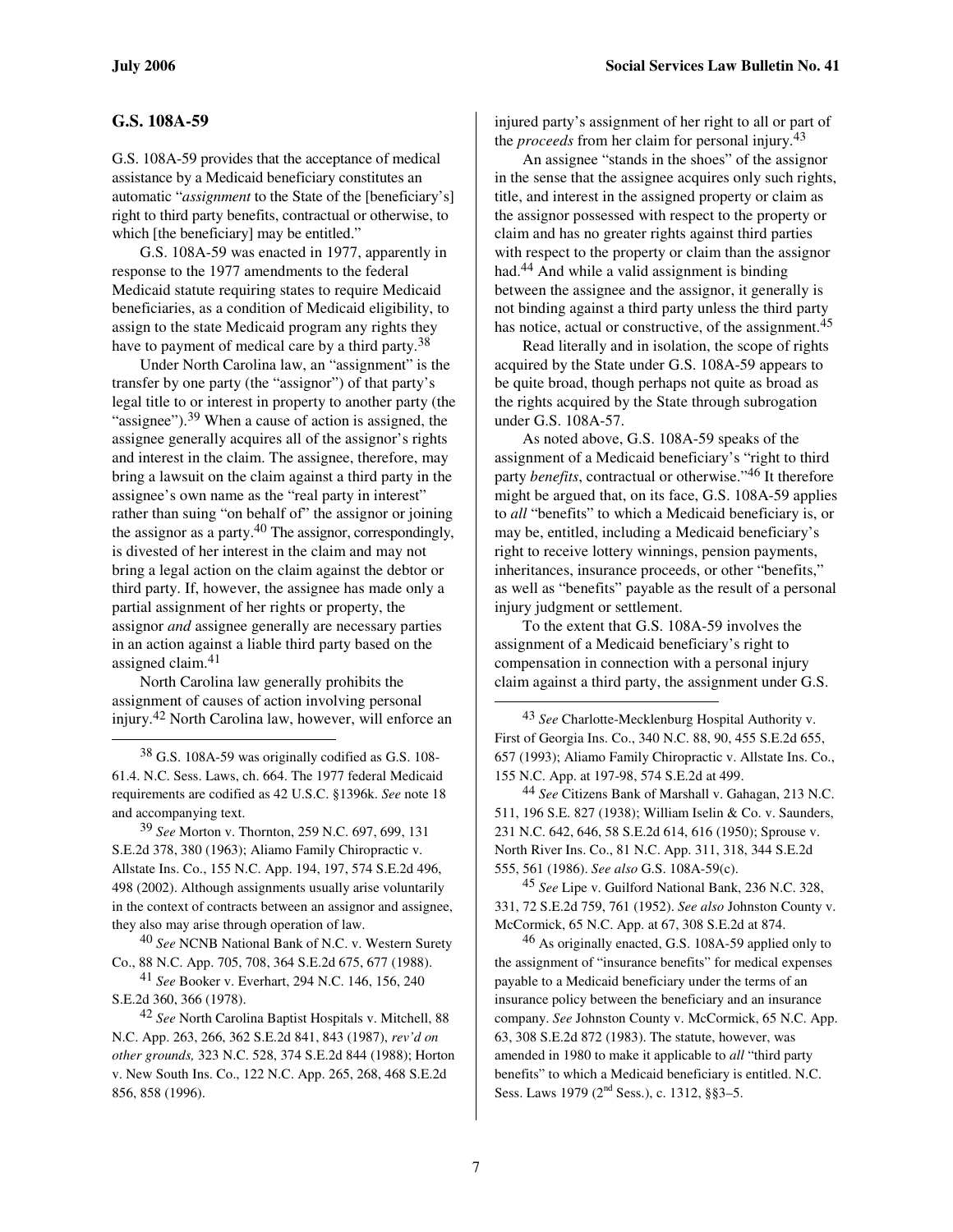108A-59 appears to be similar in nature and scope to an injured party's assignment of her right to all or part of the *proceeds* of a personal injury claim against a third party to an insurance company or health care provider who has provided or paid for her medical care. The provisions of G.S. 108A-59(c), however, could be read as implying that the assignment under G.S. 108A-59 is the assignment of all or part of a Medicaid beneficiary's personal injury *claim* against a third party, and not merely the beneficiary's rights with respect to the *proceeds* of the claim.<sup>47</sup>

So, like G.S. 108A-57, G.S. 108A-59 establishes a legal right on the part of the state Medicaid agency against third parties who are, or may be, liable to Medicaid beneficiaries. But, like G.S. 108A-57, G.S. 108A-59 is not entirely clear with respect to the procedures through which that right may be enforced against third parties.

G.S. 108A-59 states that the county attorney of the county from which Medicaid benefits were received, or an attorney retained by that county or the state Medicaid agency, is responsible for enforcing this statute. And G.S. 108A-59(b) requires the state Medicaid agency to establish a third party collection unit. But the statute does not expressly state *how* the State's rights, as assignee of a Medicaid beneficiary's right to third party benefits, are enforced.

As noted, G.S. 108A-59(c) provides that in any action brought pursuant to G.S. 108A-59(a), a third party's liability will be determined pursuant to the same laws and standards, including bases of legal liability and applicable defenses, that would apply if the action were brought by the Medicaid beneficiary. This suggests that the state Medicaid agency, as assignee, may bring a lawsuit in its own name against a liable third party without joining the Medicaid beneficiary as a party. If so, however, G.S. 108A-59(c) is less explicit than an almost identical provision in G.S. 130A-13(d) that specifically refers to actions "brought by the State" to recover the cost of medical care from third parties.

Nor is it clear how G.S. 108A-59 should be read or applied in conjunction with G.S. 108A-57. It is clear that both statutes involve the recovery of Medicaid payments from third parties who are liable to Medicaid

 $\overline{a}$ 

beneficiaries. G.S. 108A-57, however, uses the term "subrogation" to define the state Medicaid agency's rights against third parties while G.S. 108A-59 defines the State's right as one arising by virtue of "assignment." Subrogation and assignment, though, are distinct legal concepts.48 So, it is not entirely clear whether Medicaid's claim against a third party is a claim based on subrogation or a claim based on assignment, whether the State may assert a claim based on subrogation *and* assignment, whether the State must elect to pursue its claim based on subrogation *or* assignment, and whether the scope of the State's rights under G.S. 108A-59 is coextensive with, broader than, or narrower than the scope of its right of subrogation under G.S. 108A-57.<sup>49</sup> Nor is it clear whether the "pro rata" and "one-third cap" provisions of G.S. 108A-57 apply if the State's claim is based on an assignment under G.S. 108A-59 rather than subrogation under G.S. 108A-57.<sup>50</sup>

#### **G.S. 108A-70(b)**

1

G.S. 108A-70(b) provides that, to the extent that a third party is legally liable to pay the cost of medical services that have been provided under the state Medicaid program, the State is "considered to have acquired the [beneficiary's] rights … to payment" from the third party for those services.<sup>51</sup>

It seems clear that the scope of the State's rights under G.S. 108A-70(b) is narrower than the apparent scope of the State's rights under G.S. 108A-57 and

48 *See* Payne v. Buffalo Reinsurance Co., 69 N.C. App. 551, 553, 317 S.E.2d 408, 410-411 (1984).

49 At least one reported appellate decision seems to indicate that the State's claim under G.S. 108A-59 is separate and distinct from the State's claim under G.S. 108A-57. *See*  Johnston County v. McCormick, 65 N.C. App. 63, 308 S.E.2d 872 (1983). Other cases, however, fail to clearly indicate whether the state Medicaid agency's claim against a third party was based on G.S. 108A-57, on G.S. 108A-59, or on both. *See*, for example, Campbell v. N.C. Dept. of Human Resources, 153 N.C. App. 305, 569 S.E.2d 670 (2002).

50 Unlike G.S. 108A-57, G.S. 108A-59 does not require that (a) the State's claim be "pro rated" with the claims of others who have medical liens or medical subrogation claims, or (b) the amount paid to the state Medicaid agency may not exceed one-third of the gross amount recovered on behalf of a Medicaid beneficiary.

51 G.S. 108A-70(b) was enacted in 1994. N.C. Sess. Laws 1993 (Reg. Sess. 1994), c. 644, §3. The language of G.S. 108A-70(b) tracks the language of 42 U.S.C. §1396a(a)(25)(H) and was enacted in response to this federal requirement.

 $^{47}$  G.S. 108A-59(c) provides that in any action brought pursuant to G.S. 108A-59(a), a third party's liability will be determined pursuant to the same laws and standards, including bases of legal liability and applicable defenses, that would apply if the action were brought by the Medicaid beneficiary. This subsection was added to the statute in 1995. N.C. Sess. Laws 1995, c. 508, §2.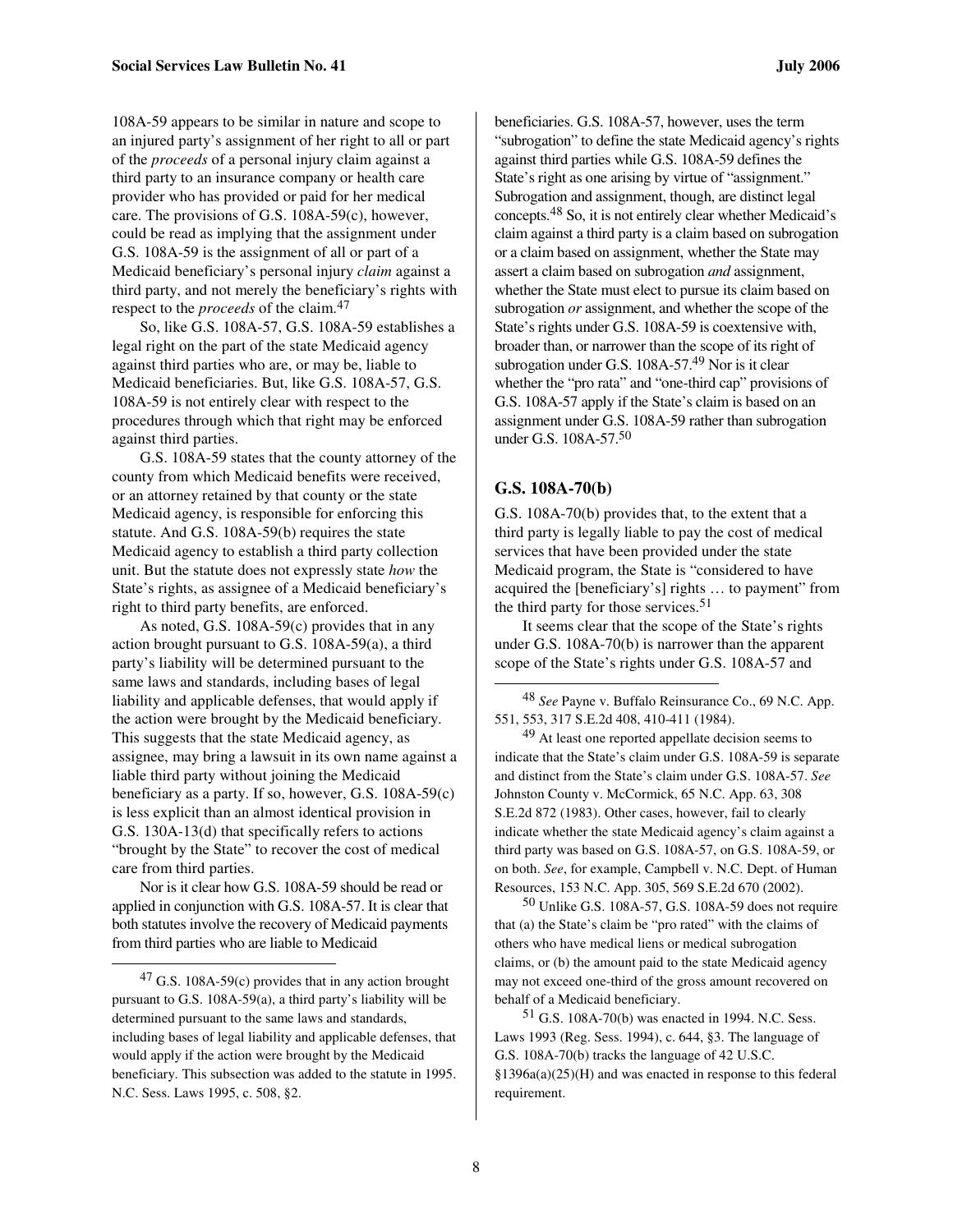G.S. 108A-59. While G.S. 108A-57 and G.S. 108A-59 extend to "*all* rights of recovery" and any third party benefit to which a Medicaid beneficiary may be entitled, G.S. 108A-70(b) extends only to a Medicaid beneficiary's right to receive payment for *medical expenses* from a third party.

It is unclear, however, how G.S. 108A-70(b) should be applied in relation to G.S. 108A-57 and G.S. 108A-59, whether G.S. 108A-70(b) gives the State any additional legal rights beyond those provided under G.S. 108A-57 and G.S. 108A-59, and whether G.S. 108A-70(b) *limits* the scope of the State's rights under G.S. 108A-57 or G.S. 108A-59.

#### **G.S. 44-49 and G.S. 44-50**

North Carolina law gives hospitals, doctors, and other health care providers a statutory lien against the proceeds of a judgment, settlement, or other funds payable to an injured party in compensation for a personal injury claim to the extent that the injured party owes the health care provider money for medical care provided in connection with the injury.

G.S. 44-49 and G.S. 44-50, however, apply only with respect to unpaid debts owed to health care providers and do not create a lien in favor of the state Medicaid program with respect to reimbursement for Medicaid payments made on behalf of an injured Medicaid beneficiary.

# **The North Carolina Supreme Court's Decision in**  *Ezell v. Grace Hospital*

On June 30, 2006, the North Carolina Supreme Court issued a *per curiam* opinion reversing the North Carolina Court of Appeals' decision in *Ezell v. Grace Hospital*. 52

*Ezell* involved a medical malpractice claim brought on behalf of a minor child.53 The complaint alleged that the minor child was injured by the defendants' negligence in treating her respiratory distress immediately after her birth, that as a result of the defendants' medical malpractice the child suffered

 $\overline{a}$ 

53 The lawsuit was brought by the child's grandmother as the child's guardian ad litem. The child's mother was not named as a party plaintiff in the action. The parental rights of the child's father were terminated before the lawsuit was filed.

cerebral palsy, and that the minor child had suffered or would suffer damages, including damages for past and future medical expenses, pain and suffering, and diminished earning capacity, as a result of the defendants' negligence.<sup>54</sup>

After credible evidence by numerous experts revealed that no causal link existed between the defendants' alleged negligence and the minor child's cerebral palsy, the superior court approved a settlement agreement and consent judgment between the defendants and the minor plaintiff (acting through her guardian ad litem and attorneys) on January 2, 2004.

Prior to entry of this order, the North Carolina Division of Medical Assistance submitted to the superior court a claim against the settlement proceeds in the amount of \$86,840.92 for Medicaid payments for the child's medical care.<sup>55</sup>

Under the terms of the approved settlement agreement, the child's guardian ad litem dismissed the lawsuit against the defendants and the defendants agreed to pay \$100,000 in settlement of the plaintiff's claims.56 The superior court, however, found that only \$8,054.01 of Medicaid's claim was for medical care resulting from the defendants' alleged negligence. The court, therefore, ordered that only \$8,054.01, rather than \$33,333.33, of the settlement proceeds be paid to the state Medicaid agency.57 The court did not specify

54 It should be noted, however, that, under North Carolina law, a minor child generally does not have a claim for compensation for incurred medical expenses arising from personal injury, negligence, or medical malpractice by a third party. Vaughan v. Moore, 89 N.C. App. 566, 568, 316 S.E.2d 518, 520 (1988). Instead, any claim against a third party for medical expenses arising from personal injury to a minor child belongs to the child's parent(s) and must be brought by the child's parent(s) in the name(s) of the child's parent(s) unless the parent(s) has waived her right of recovery and assigned it to the child. Ellington v. Bradford, 242 N.C. 159, 160, 86 S.E.2d 925, 926 (1955).

55 It is not entirely clear from the record whether this amount represented the amount that Medicaid paid for *all* of the child's medical care or only the amount that Medicaid paid for medical care resulting from the alleged negligence of the defendants (including treatment related to the child's cerebral palsy).

56 The superior court previously had approved a similar settlement for \$100,000 between the plaintiff and another defendant.

57 The court approved distribution of the remaining portion of the settlement as follows: \$35,000 to the plaintiff's attorneys for attorneys' fees; \$21,319.40 to the plaintiff's

<sup>52</sup> *Ezell v. Grace Hospital*, \_\_\_ N.C. \_\_\_, \_\_\_ S.E.2d \_\_\_ (June 30, 2006), *reversing* \_\_\_ N.C. App. \_\_\_, 623 S.E.2d 79 (2005).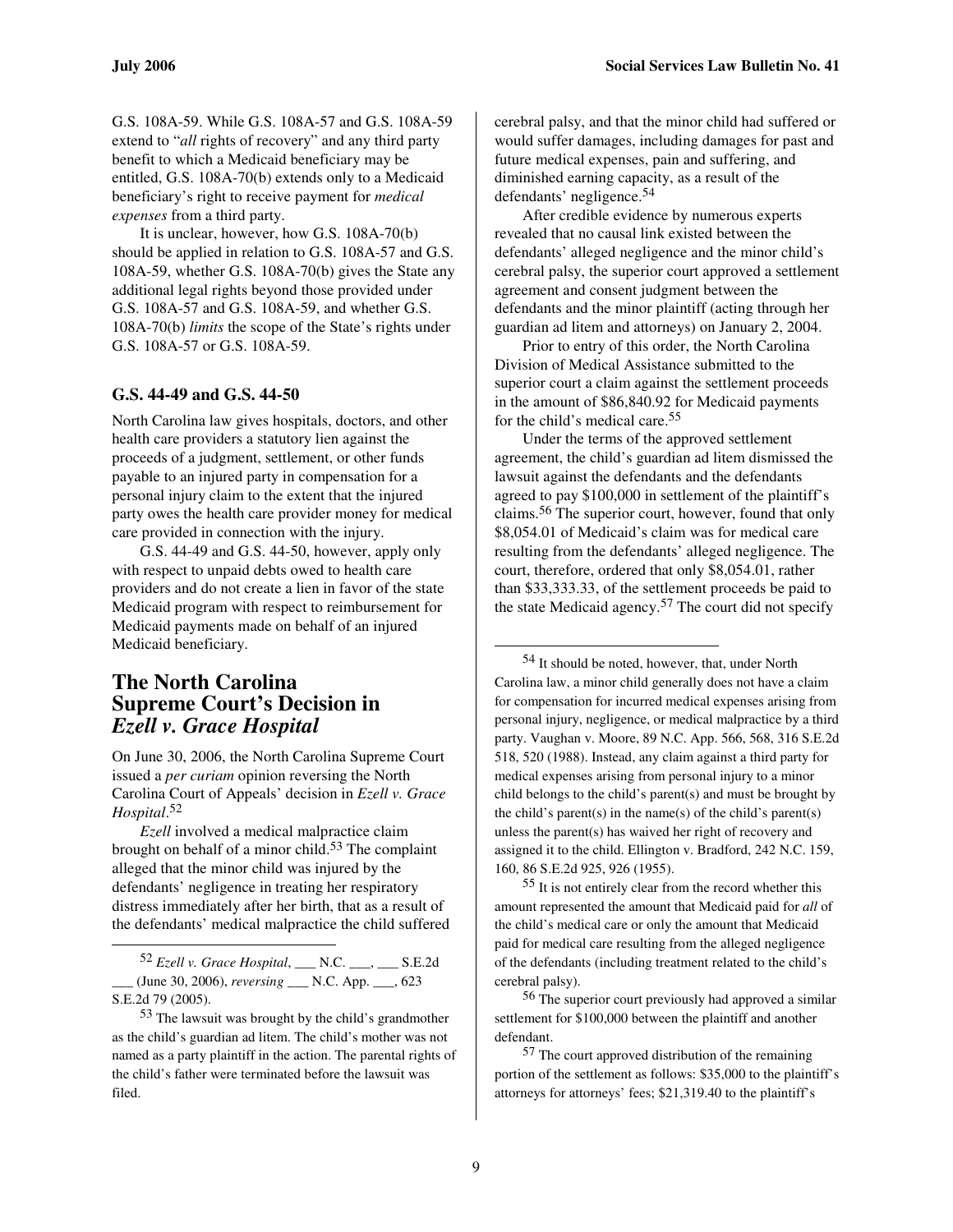what portion of the settlement proceeds, if any, was for the child's past or future medical expenses, as opposed to compensation for pain and suffering, diminished earnings capacity, or other damages. The Division of Medical Assistance (DMA) appealed.<sup>58</sup>

The North Carolina Court of Appeals vacated the trial court's order and remanded the case for further findings because the superior court's finding that only \$8,054.01 of the child's medical expenses was causally related to the defendants' alleged negligence was not supported by competent evidence.<sup>59</sup> In doing so, though, the majority opinion explicitly rejected DMA's argument that G.S. 108A-57 allows the state Medicaid program to assert a Medicaid TPL claim against the full amount of a Medicaid beneficiary's personal injury settlement regardless of whether the medical care provided by Medicaid is causally related to a third party's alleged negligence.<sup>60</sup> Writing for the majority, Judge Hudson stated:

The legislature surely did not intend that DMA could recoup for medical treatment unrelated to the injury for which the beneficiary received third-party recovery. Without a requirement of a causal nexus between the DMA lien and a

1

attorneys for expenses; and \$35,626.59 to establish a "special needs trust" for the plaintiff.

58 Following the court's January 2, 2004 order, DMA filed a motion to intervene and a motion for a new trial pursuant to G.S. 1A-1, Rule 59. On January 22, 2004, the superior court entered an order granting DMA's motion to intervene but denying its motion for a new trial. DMA appealed the trial court's denial of its motion for a new trial but did not appeal the trial court's January 2, 2004 order approving the settlement agreement and limiting Medicaid's claim to \$8,054.01.

 $59$  Ezell v. Grace Hospital, \_\_\_ N.C. App. at \_\_\_, 623 S.E.2d at 83. It is not entirely clear whether the trial court's alleged error with respect to this finding was properly before the court of appeals. Although DMA assigned error with respect to this finding, it should be noted that this finding was included in the superior court's January 2, 2004 order and that DMA filed an appeal only with respect to the court's January 22, 2004 order and *not* with respect to the January 2, 2004 order. The only error that DMA assigned in connection with the January 22, 2004 order involved the superior court's "finding" (actually, a conclusion of law) that Medicaid's claim "should not be imposed upon [any portion of settlement funds that] represent recovery for claims independent and separate from [compensation for] medical expenses."

 $60$  Ezell v. Grace Hospital, \_\_\_ N.C. App. at \_\_\_, 623 S.E.2d at 82.

Medicaid beneficiary's third-party recovery, DMA could theoretically do so. For example, under the interpretation encouraged by [DMA], if a Medicaid beneficiary received treatment for cancer, and later received treatment for injuries sustained in a car accident for which she recovered damages from a third-party, DMA could impose a lien for the cancer treatment as well as for the injuries related to the accident. This would allow DMA unlimited subrogation rights to a beneficiary's proceeds obtained from a third-party, rather than to those proceeds obtained "by reason of injury or death," as specified in N.C. Gen. Stat. §108A-57(a).

\* \* \*

We read the [controlling federal Medicaid] statute here as requiring reimbursement only to the extent of the third party's legal liability for injuries resulting in "care and service" paid by Medicaid.<sup>61</sup>

Judge Steelman dissented from this portion of the majority opinion. Citing *Cates v. Wilson* and *Campbell v. N.C. Dept. of Human Resources*, he reasoned that because G.S. 108A-57 "entitles the State to *full* reimbursement for *any* Medicaid payments made on a plaintiff's behalf in the event that the plaintiff recovers an award for damages" and "does not restrict [DMA's] right of subrogation to a beneficiary's right of recovery only for medical expenses," it is "irrelevant whether a settlement [on behalf of a Medicaid beneficiary compensates] the plaintiff for medical expenses."<sup>62</sup> And citing *Campbell* and *Payne v. N.C. Dept. of Human Resources*, Judge Steelman noted that North Carolina case law has "consistently rejected attempts by plaintiffs to characterize portions of settlements as being for medical bills or for pain and suffering in order to circumvent DMA's statutory lien."<sup>63</sup>

 $61$  Ezell v. Grace Hospital, M.C. App. at  $\qquad$ , 623 S.E.2d at 82, 83.

 $62$  Ezell v. Grace Hospital, M.C. App. at  $\qquad$ , 623 S.E.2d at 84 (dissent), citing Cates v. Wilson, 321 N.C. at 6, 361 S.E.2d at 738 and Campbell v. N.C. Dept. of Human Resources, 153 N.C. App. at 307, 569 S.E.2d at 672.

 $63$  Ezell v. Grace Hospital, N.C. App. at  $\qquad$ , 623 S.E.2d at 85 (dissent), citing Campbell v. N.C. Dept. of Human Resources, 153 N.C. App. 305, 569 S.E.2d 670 (2002) and Payne v. N.C. Dept. of Human Resources, 126 N.C. App. 672, 486 S.E.2d 469 (1997). It should be noted, though, that, in *Ezell*, the decision regarding the amount of the settlement that was subject to Medicaid's claim was not accomplished unilaterally by the plaintiff but rather by the superior court after a hearing in which DMA participated.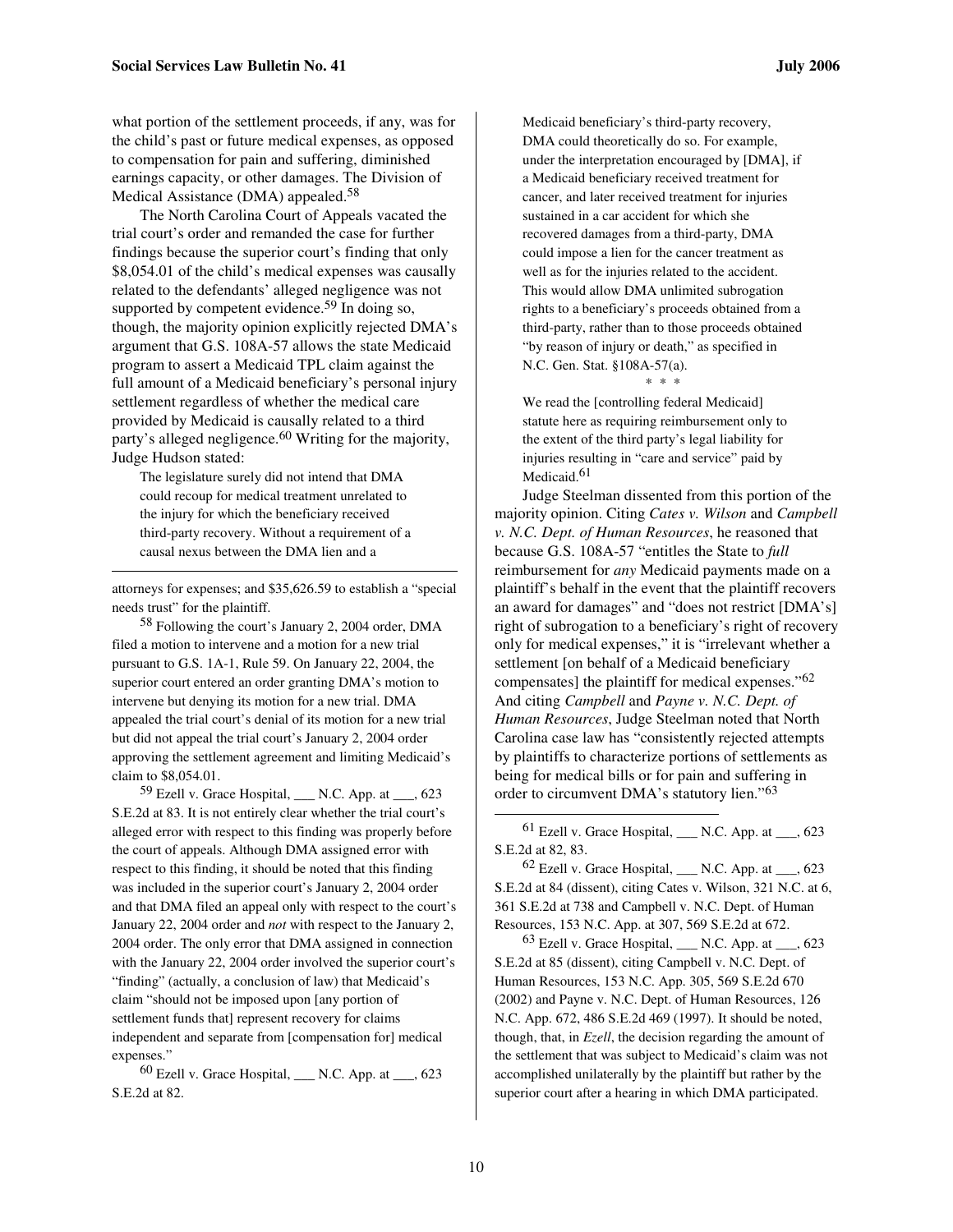Judge Steelman, however, did agree with the majority that "no DMA lien would attach to proceeds of a settlement from an automobile accident for Medicaid payments for unrelated cancer treatments."64 He reasoned, though, that the basis of plaintiff's lawsuit was a single claim for medical negligence that allegedly caused plaintiff's cerebral palsy, that the settlement was a direct result of the lawsuit, and that the settlement compensated plaintiff for all of her claims, including those for medical expenses related to her cerebral palsy even though the evidence in the case might not have supported a finding that the defendants' alleged negligence resulted in plaintiff's cerebral palsy.<sup>65</sup> Thus, in Judge Steelman's view, Medicaid's claim properly included medical expenses related to the plaintiff's cerebral palsy and could be asserted against the entire amount of plaintiff's settlement.

DMA appealed the court of appeals' decision in *Ezell* to the North Carolina Supreme Court and, as noted above, the supreme court issued a *per curiam*  opinion on June 30, 2006, reversing the court of appeals' decision "for the reasons stated in [Judge Steelman's] dissenting opinion."66 Judge Steelman's dissenting opinion, therefore, constitutes the holding of the North Carolina Supreme Court with respect to the scope of Medicaid's right of subrogation under G.S. 108A-57.

A close reading of Judge Steelman's dissent (and, thus, the supreme court's holding), though, suggests that *Ezell* involved two separate, but related, issues:

- 1. what medical expenses may be included in Medicaid's claim against the personal injury settlement of a Medicaid beneficiary; and
- 2. what portion of a Medicaid beneficiary's lump-sum settlement for personal injury is subject to Medicaid's claim.

And with respect to this second issue, the North Carolina Supreme Court's decision in *Ezell*, to the extent it holds that a Medicaid TPL claim may be asserted against portions of a Medicaid beneficiary's personal injury settlement that compensate the beneficiary for pain and suffering, lost earnings, or damages other than medical expenses, is clearly inconsistent with the United States Supreme Court's

 $64$  Ezell v. Grace Hospital,  $\qquad N.C.$  App.  $\qquad$ , 623 S.E.2d at 84.

l

 $65$  Ezell v. Grace Hospital, \_\_\_ N.C. App. at \_\_\_, 623 S.E.2d at 85.

decision in *Arkansas Department of Health and Human Services v. Ahlborn*. 67

# **The U.S. Supreme Court's Decision in** *Arkansas DHHS v. Ahlborn*

On January 2, 1996, Heidi Ahlborn was injured in a car accident that was caused by the alleged negligence of a third party. Because she was unable to pay for the cost of her medical care, she applied for Medicaid. After she was found eligible for Medicaid, the Arkansas Medicaid program paid more than \$215,000 to hospitals, doctors, and other health care providers for her medical care related to the accident.

On April 11, 1997, Ahlborn filed a lawsuit against the alleged tortfeasor (third party) to recover damages, including past and future medical expenses, pain and suffering, lost earnings, and permanent impairment of future earnings capacity, resulting from the 1996 car accident. In February, 1998, the Arkansas Department of Health and Human Services (ADHHS) intervened in the pending lawsuit to assert a lien in the amount of \$215,645.30 against any proceeds that might be payable to Ahlborn. In 2002, Ahlborn settled the lawsuit for \$550,000. Neither the court nor the parties allocated the settlement among Ahlborn's claims for past or future medical expenses, lost earnings, pain and suffering, etc. Ahlborn and ADHHS, however, subsequently stipulated that the settlement represented about one-sixth of the "full value" of Ahlborn's claims and that \$35,581.47 of the settlement should be allocated for Ahlborn's past medical expenses.

ADHHS argued that its Medicaid lien was valid and should be paid in full (\$215,645.30) from Ahlborn's \$550,000 settlement. Ahlborn argued that the Medicaid lien attached only to that portion of the settlement allocated for past medical expenses related to the car accident (\$35,581.47).

To resolve the dispute, Ahlborn filed a civil action against ADHHS in federal court claiming that ADHHS's Medicaid "lien" violated the federal Medicaid statute to the extent that it applied to the portion of a personal injury settlement that compensated a Medicaid beneficiary for damages other than past medical expenses. The federal court ruled

<sup>66</sup> The supreme court remanded the case to the court of appeals with instructions to remand it to the superior court for further proceedings "not inconsistent with this opinion."

<sup>67</sup> The U.S. Supreme Court's decision in *Ahlborn* was published on May 1, 2006. *Ezell* was argued in the North Carolina Supreme Court on April 18, 2006. The appellant and appellee in *Ezell*, however, submitted a memorandum advising the North Carolina Supreme Court of the U.S. Supreme Court's decision in *Ahlborn* before the North Carolina Supreme Court issued its decision in *Ezell*.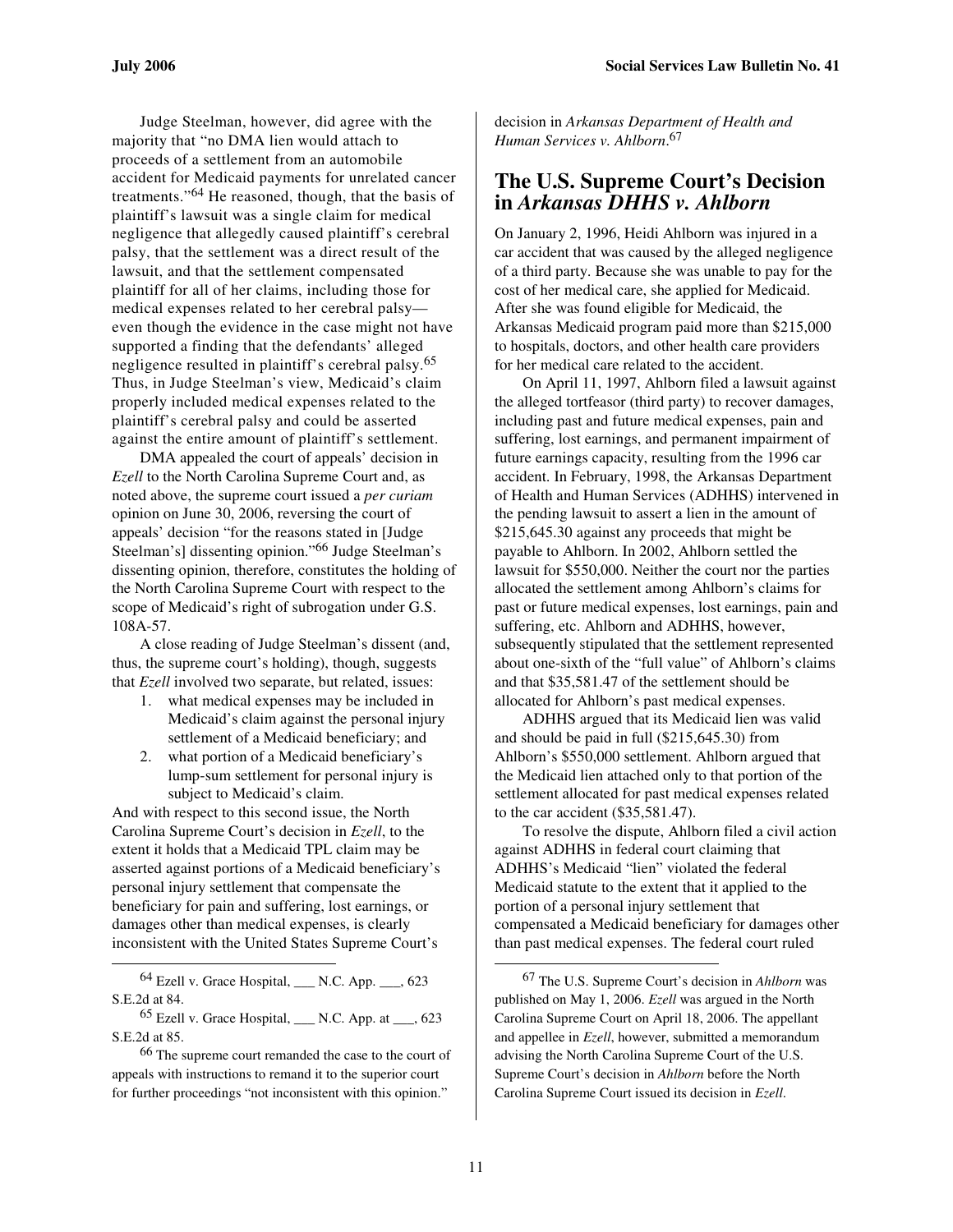that the Medicaid lien was valid and enforceable in full against Ahlborn's settlement because Ahlborn had assigned to ADHHS her right to *any* recovery from the third-party tortfeasor up to the full amount of Medicaid payments made on her behalf.

On appeal, the U.S. Court of Appeals for the Eighth Circuit reversed, holding that, under the federal Medicaid statute, Arkansas' Medicaid "lien" applied only to the portion of the settlement that represented payment for past medical expenses.68 The United States Supreme Court granted certiorari and affirmed.<sup>69</sup>

The U.S. Supreme Court held that Arkansas' Medicaid third party liability statutes (Ark. Code Ann. §§20-77-301 through 20-77-309) violated the federal Medicaid statute, specifically the assignment provisions of 42 U.S.C. §1396k and the anti-lien provisions of 42 U.S.C. §1396a(a), to the extent that they applied to a Medicaid beneficiary's right to payment for damages for personal injury other than compensation for medical expenses.

Writing for a unanimous court, Justice Stevens first noted that 42 U.S.C. §1396k requires Medicaid beneficiaries to "assign the State any rights … *to payment for medical care* from any third party"—*not*  rights to payment for lost wages or pain and suffering.<sup>70</sup> Second, Stevens observed that the language of 42 U.S.C. §1396a(a)(25)(B) requiring state Medicaid programs to seek reimbursement from third parties expressly refers to "the legal liability of third parties … to pay for [medical] care and services available under the [State's Medicaid] plan."71 Third, Stevens determined that the rights acquired by state Medicaid programs pursuant to 42 U.S.C. §1396a(a)(25)(H) were only "the rights of [a Medicaid beneficiary] to payment by [a third party] *for … health care items or services*"—

68 Ahlborn v. Arkansas Department of Health and Human Services, 397 F.3d 620 (8<sup>th</sup> Cir. 2005).

 $\overline{a}$ 

69 Arkansas Department of Health and Human Services v. Ahlborn, 126 S.Ct. 1752 (May 1, 2006). Prior to *Ahlborn*, all but one of the state appellate courts that had considered the issue had ruled that a Medicaid third party liability claim could be asserted against the entire amount of a Medicaid beneficiary's personal injury settlement or judgment. *See*, for example, Houghton v. Dept. of Health, 57 P.3d 1067 (Utah 2002); Wilson v. Washington Dept. of Health and Human Services, 10 P.3d 1061 (Wash. 2000).

*not* rights to payment for lost wages, pain and suffering, an inheritance, or anything other medical expenses.<sup>72</sup>

Reading these statutory provisions together in context, Justice Stevens concluded that "the federal third-party liability provisions require an assignment of no more than the right to recover that portion of a settlement that represents payments for medical care."<sup>73</sup>

Justice Stevens and the court then went on to conclude that federal law prohibits state Medicaid programs from asserting a Medicaid third party liability claim against a Medicaid beneficiary's settlement or judgment for personal injury damages other than medical expenses.

In support of this conclusion, Stevens cited 42 U.S.C. §1396p, which, with certain exceptions that are not relevant in the context of third party liability claims, prohibits state Medicaid programs from imposing liens against the property of Medicaid beneficiaries or seeking recovery of Medicaid payments from Medicaid beneficiaries. Reading the anti-lien prohibition literally and in isolation, Stevens noted, might lead one to the conclusion that a Medicaid lien on a Medicaid beneficiary's personal injury settlement is invalid even if the lien applies only to the portion of the settlement proceeds that represents payments for medical care. But given the express provisions of the federal Medicaid statute requiring the assignment of a Medicaid beneficiary's right to receive payments for medical care, Justice Stevens concluded that the Medicaid assignment provisions in 42 U.S.C. §§1396a and 1396k are a limited exception to the antilien prohibition in 42 U.S.C. §1396p.<sup>74</sup>

[The] exception carved out by §§1396a(a)(25) and 1396k(a) is limited to payments for medical care. Beyond that, the anti-lien provision applies [and a state Medicaid program cannot force an assignment of, or place a lien on, any other portion of a Medicaid beneficiary's property].75

The Supreme Court, therefore, held that Arkansas' Medicaid third party liability lien attached only to that portion of Ahlborn's personal injury settlement that represented payment for medical expenses that had been paid by the Medicaid program (\$35,581.47) and that the remainder of Arkansas' Medicaid claim could

<sup>70</sup> Arkansas DHHS v. Ahlborn, 126 S.Ct. at 1761.

<sup>71</sup> Arkansas DHHS v. Ahlborn, 126 S.Ct. at 1761 citing 42 U.S.C. §1396a(a)(25)(A).

<sup>72</sup> Arkansas DHHS v. Ahlborn, 126 S.Ct. at 1761.

<sup>73</sup> Arkansas DHHS v. Ahlborn, 126 S.Ct. at 1762.

<sup>74</sup> Arkansas DHHS v. Ahlborn, 126 S.Ct. at 1763.

<sup>75</sup> Arkansas DHHS v. Ahlborn, 126 S.Ct. at 1763. The

court rejected ADHHS's argument that, because Ahlborn had assigned her rights to the state Medicaid program, the settlement proceeds were not Ahlborn's property and thus were exempt from the anti-lien prohibition.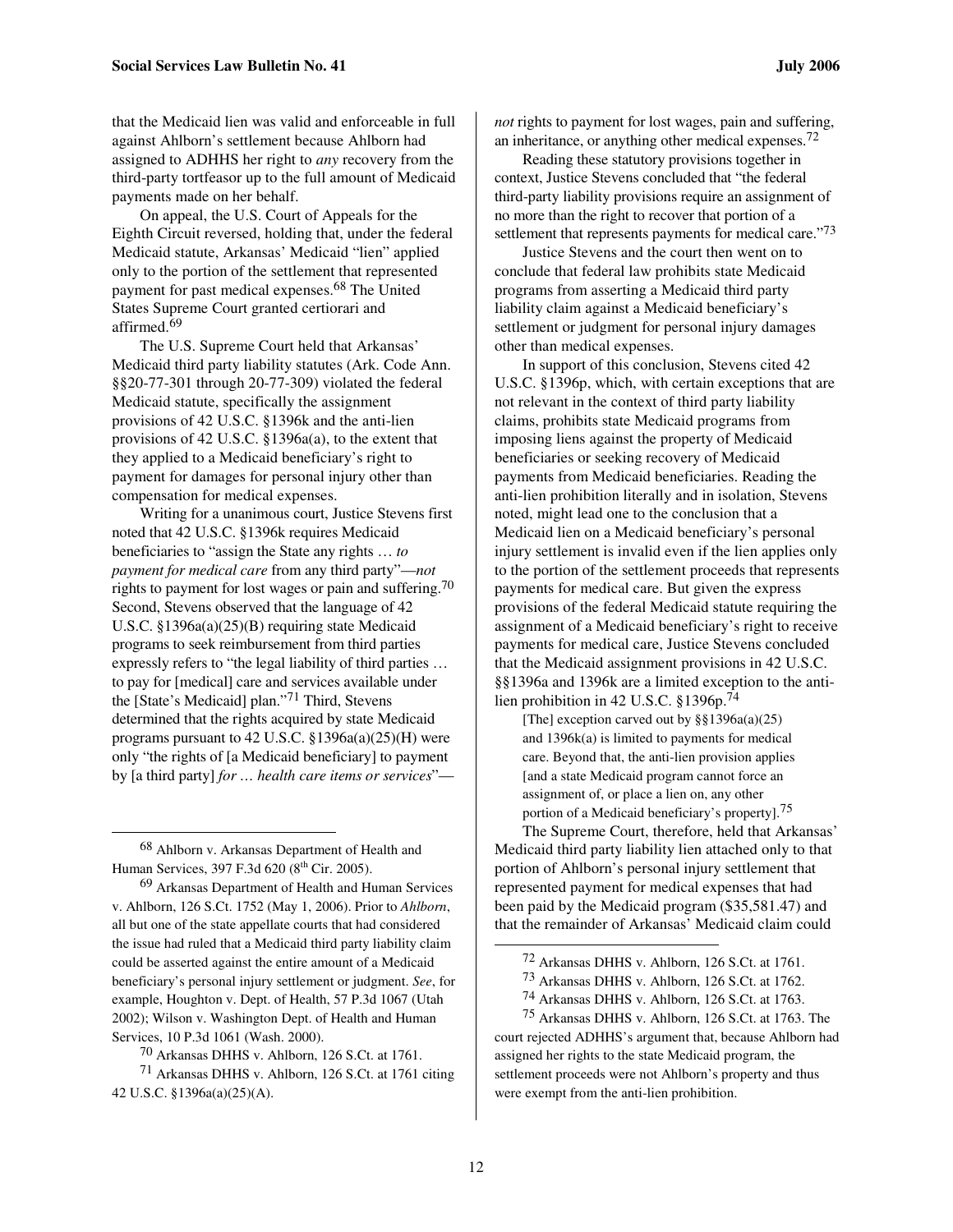l

not be asserted against Ahlborn's settlement for lost earnings, pain and suffering, impaired earnings capacity, etc.<sup>76</sup>

# **What Does** *Ahlborn* **Mean for North Carolina?**

# **G.S. 108A-57, G.S. 108A-59,** *Ezell***, and**  *Campbell*

Like Arkansas' Medicaid third party liability statutes, G.S. 108A-57 and G.S. 108A-59, read literally, apply broadly to *all* of a Medicaid beneficiary's rights of recovery against tortfeasors, insurance companies, and other third parties.77 G.S. 108A-57, for example, provides that the state Medicaid program is "subrogated to *all* rights of recovery, contractual or otherwise, of the [Medicaid] beneficiary … against *any*  person." Similarly, G.S. 108A-59 requires the assignment of a Medicaid beneficiary's "right to third party benefits, contractual or otherwise," without any express limitation as to the type or scope of these rights or benefits. And the North Carolina Supreme Court's decision in *Ezell* only reinforces this reading.<sup>78</sup>

76 *See also* Martin v. Rochester, 642 N.W.2d 1 (Minn. 2002) (holding that a state Medicaid third party liability claim against portions of a Medicaid beneficiary's personal injury settlement that represent recovery for claims other than medical expenses covered under the Medicaid program is preempted by the federal Medicaid statute).

77 *See* Campbell v. N.C. Dept. of Human Resources, 153 N.C. App. at 305, 569 S.E.2d at 672. Read literally, these statutes might even apply to a Medicaid beneficiary's right to receive payments as an heir or devisee, as the beneficiary under a life insurance policy, as the winner in the state lottery, etc., as well as payments for lost earnings, pain and suffering, etc. in personal injury settlements and judgments. Although the Supreme Court's decision in *Ahlborn* did not expressly address the legality of a state law that might require a Medicaid beneficiary to assign her right to receive payments for future earnings, lottery winnings, or inheritances, it seems clear that the scope of such an assignment would violate the limitations contained in 42 U.S.C. §1396p. *See* Ahlborn v. Arkansas DHHS, 397 F.3d at 624; Arkansas DHHS v. Ahlborn, 126 S.Ct. at 1764, n. 15.

 $78$  *See* Ezell v. Grace Hospital, N.C. App. at  $\overline{\phantom{a}}$ , 623 S.E.2d at 85, *rev'd.* \_\_\_ N.C. \_\_\_, \_\_\_ S.E.2d \_\_\_ (2006) (holding, per the North Carolina Supreme Court's adoption of Judge Steelman's dissent, that "DMA's right of subrogation under N.C. Gen. State. §108A-57(a) is broad rather than narrow" and that Medicaid's TPL claim applies to the "*entire* amount" of a plaintiff's personal injury

But to the extent that G.S. 108A-57 and G.S. 108A-59 apply to a Medicaid beneficiary's right to recover payments from a third party for claims other than those for medical expenses that have been, or will be, covered by the State's Medicaid program, they suffer from the same defect as Arkansas' Medicaid third party liability statutes and are therefore invalid under the federal Medicaid statute and the *Ahlborn*  decision.

Similarly, to the extent that the North Carolina Supreme Court's decision in *Ezell* and the North Carolina Court of Appeals' decision in *Campbell* hold that a Medicaid TPL claim may be asserted against the portion of a personal injury settlement that compensates a Medicaid beneficiary for damages other than medical expenses, they are inconsistent with the U.S. Supreme Court's decision in *Ahlborn* and therefore are not good law.

Unlike the Arkansas statutes, neither G.S. 108A-57 nor G.S. 108A-59 characterizes the State's Medicaid claim as a "lien." This difference, however, is irrelevant with respect to the statutes' partial invalidity under *Ahlborn* and the federal Medicaid statute. In *Ahlborn*, Justice Stevens noted that the "terms that [a state Medicaid program] employs to describe the mechanism by which it lays claim to the settlement proceeds [of a Medicaid beneficiary] do not, by themselves, tell us whether the [state's third party liability] statute violates the anti-lien provision" in 42 U.S.C. §1396p.79 And the Eighth Circuit's decision in *Ahlborn* expressly held that a state Medicaid program may not circumvent Medicaid's anti-lien provision by requiring a broad, future assignment of rights or property as opposed to placing a lien on funds or property after they are received by, or on behalf of, a Medicaid beneficiary.<sup>80</sup>

The federal Medicaid statute, as interpreted by *Ahlborn*,

- 1. allows state Medicaid programs to recover the cost of Medicaid payments through a third party liability claim only to the extent that a third party is legally liable to a Medicaid beneficiary for payment of the medical expenses that were, or will be, paid by Medicaid; and
- 2. except in the case of payments from third parties for medical expenses that were, or will be, paid by Medicaid, prohibits state Medicaid

settlement, regardless of whether all or part of the settlement represents compensation for medical expenses).

79 Arkansas DHHS v. Ahlborn, 126 S.Ct. at 1764.

80 Ahlborn v. Arkansas DHHS, 397 F.3d at 624.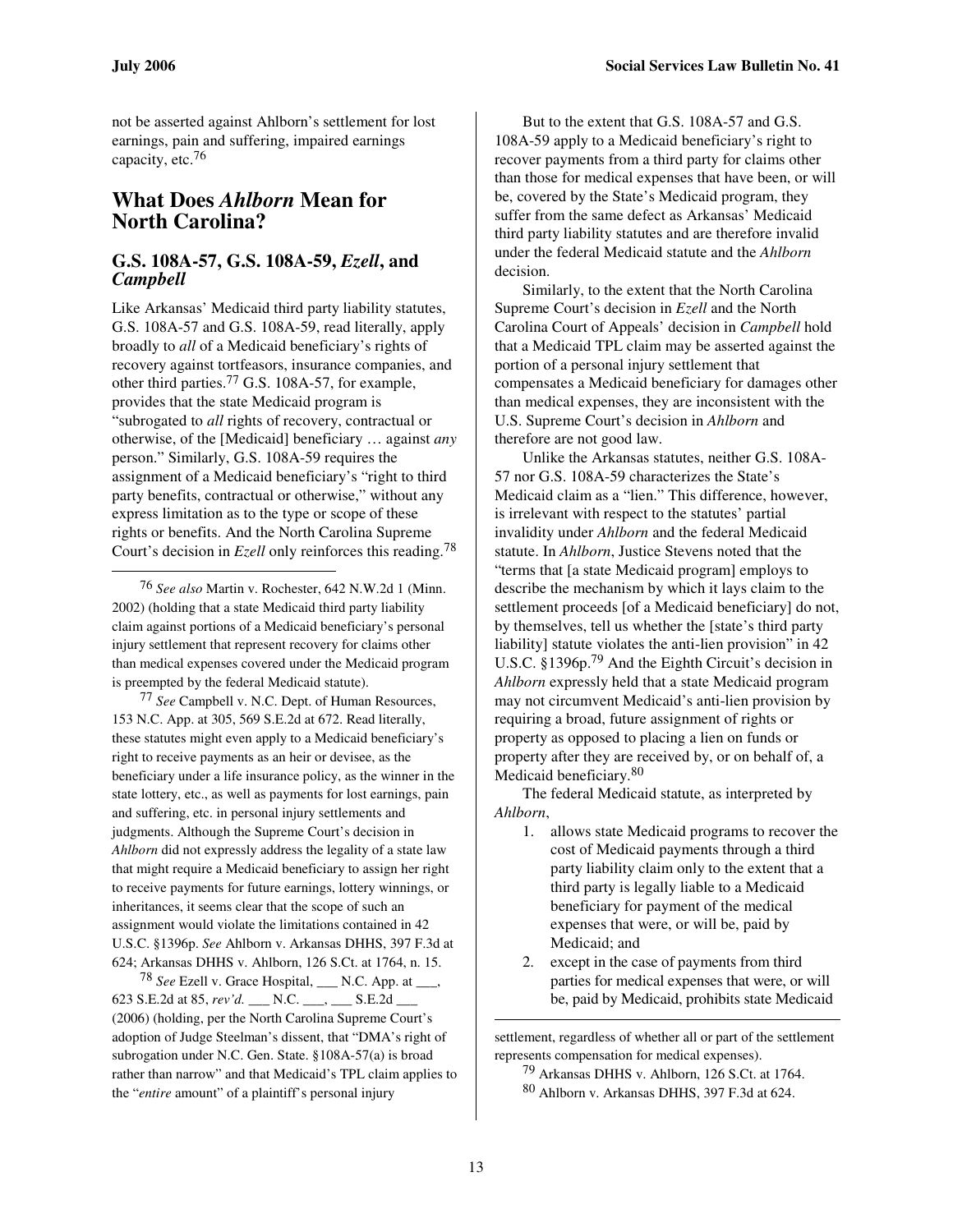programs from recovering the cost of correctlymade Medicaid payments from a Medicaid beneficiary's personal property (including money payable to or on behalf of a Medicaid beneficiary from personal injury settlements or judgments for lost earnings, impaired earnings capacity, and pain and suffering).

To the extent that G.S. 108A-57 and G.S. 108A-59 are inconsistent with these federal requirements and restrictions, they are invalid and unenforceable.

G.S. 108A-57 and G.S. 108A-59, however, are not completely invalid. Like the Arkansas statutes at issue in *Ahlborn*, G.S. 108A-57 and G.S. 108A-59 are valid and may be enforced with respect to payments owed by third parties for medical expenses that have been, or will be, paid by Medicaid. North Carolina courts, however, will need to interpret and apply G.S. 108A-57 and G.S. 108A-59 in accordance with the Supreme Court's decision in *Ahlborn*.

More importantly, though, *Ahlborn* will require North Carolina's courts or the General Assembly to establish and implement some sort of procedure that can be used to determine what portion, if any, of a Medicaid beneficiary's lump sum personal injury judgment or settlement represents payment for medical expenses that have been paid by Medicaid.<sup>81</sup>

In *Ahlborn*, the Arkansas Medicaid program expressed concern that if the parties to a personal injury settlement are allowed, unilaterally and without the participation of a state Medicaid program that has a valid third party liability claim, to allocate a Medicaid beneficiary's damages among past medical expenses, lost earnings, impaired earning capacity, pain and suffering, etc., the Medicaid beneficiary may unfairly manipulate the terms of the settlement in such a way as to minimize, if not eliminate, Medicaid's claim (for example, by providing that the entire amount of the settlement represents payment for lost earnings and pain and suffering rather than medical expenses).82 The U.S.

l

Supreme Court, however, concluded that "the risk that parties to a tort suit will allocate away the State's interest can be avoided either by obtaining the State's advance agreement to an allocation or, if necessary, by submitting the matter to a court for decision."<sup>83</sup>

The *Ahlborn* decision, therefore, invites North Carolina and other states to establish procedures for allocating personal injury judgments and settlements in cases involving Medicaid TPL claims, and suggests that these procedures might include provisions that would

- 1. prohibit unilateral actions that would circumvent valid Medicaid TPL claims,
- 2. require that state Medicaid programs be notified of pending lawsuits or settlements involving payment for medical services that have been covered by Medicaid,
- 3. grant state Medicaid programs a statutory right to intervene in such lawsuits, and
- 4. establish special rules or procedures allowing state courts to allocate tort settlements when a Medicaid claim is asserted.<sup>84</sup>

# **G.S. 108A-70(b)**

Unlike G.S. 108A-57 and G.S. 108A-59, G.S. 108A-70(b) provides that the state Medicaid program's derivative right of recovery against a third party is limited to cases in which the "third party has a legal liability to make payments ... for ... health care items or services" that have been furnished to a Medicaid beneficiary under the State's Medicaid program. G.S. 108A-70(b), therefore, is more narrow in scope than G.S. 108A-57 and G.S. 108A-59 and appears to be consistent with the federal Medicaid statute and *Ahlborn*.

# **Some Unanswered Questions**

Although *Ahlborn* does provide some clarification with respect to Medicaid third party liability claims, it (along with North Carolina's current Medicaid third party liability law) also leaves some unanswered questions.

<sup>81</sup> In North Carolina, neither jury verdicts, judgments, nor settlements generally designate the portions of a personal injury judgment or settlement that are intended to compensate an injured party for past or future medical expenses versus damages for pain and suffering, lost earnings, diminished earnings capacity, or other damages. *See* King v. Britt, 267 N.C. 594, 597, 148 S.E.2d 594, 597 (1966).

<sup>82</sup> Arkansas DHHS v. Ahlborn, 126 S.Ct. at 1765. *See also* Ezell v. Grace Hospital, \_\_\_ N.C. App. at \_\_\_, 623 S.E.2d at 85 (expressing concern regarding possible circumvention of Medicaid claims through characterization of portions of personal injury settlements as compensation for pain and suffering rather than medical expenses).

<sup>83</sup> Arkansas DHHS v. Ahlborn, 126 S.Ct. at 1765

<sup>84</sup> *See* Arkansas DHHS v. Ahlborn, 126 S.Ct. at 1765, n. 17, and the *amicus* brief of the Association of Trial Lawyers of America in *Ahlborn* (suggesting procedures for post-settlement allocation hearings similar to the "Henning" and "Rimes" hearing procedures established by Minnesota and Wisconsin). *See* Henning v. Wineman, 306 N.W.2d 550 (Minn. 1981); Rimes v. State Farm Mut. Ins. Co., 316 N.W.2d 348, 356 (Wis. 1982).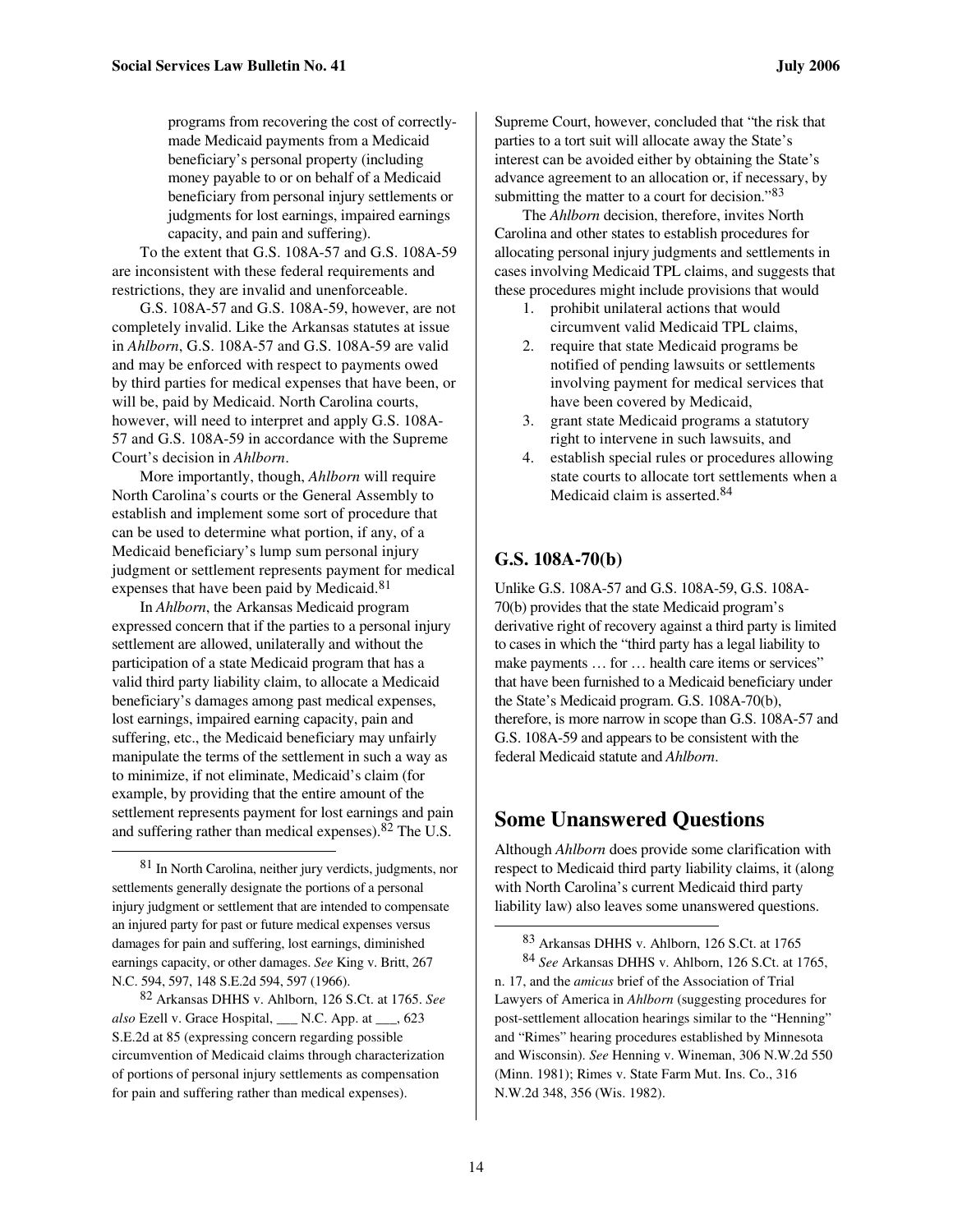# **Can a Medicaid Third Party Claim Be Asserted Against a Personal Injury Settlement Payable to a Minor Child?**

Heidi Ahlborn was a nineteen-year-old college student at the time she suffered the injuries that gave rise to Medicaid's claim against her settlement with the third party who was allegedly responsible for her injuries. And it was clear that her claim against the third party included a claim for compensation for medical expenses related to her injuries and that *some* portion of her settlement with the third party compensated her for the medical expenses she incurred as a result of her injuries (even though these expenses were paid by Arkansas' Medicaid program).

Thus, neither Ahlborn nor Arkansas' Medicaid program disputed that Medicaid's claim attached to the portion of Ahlborn's settlement that compensated her for medical expenses. The only questions were (1) what portion of Ahlborn's settlement represented compensation for past medical expenses related to her injuries, and (2) whether Medicaid's claim could be asserted against any portion of Ahlborn's settlement that represented compensation for damages other than past medical expenses. The first question was resolved by stipulation of the parties. The second question was answered negatively by the U.S. Supreme Court.

Suppose, though, that Ms. Ahlborn had been a fifteen-year-old child who was injured in North Carolina.

Under North Carolina law, "an injury to a minor creates two causes of action: (1) the parents may recover for the child's lost earnings and medical expenses during minority, and (2) the minor may recover for pain and suffering and impairment of future earning capacity."85 Thus, a minor child, even after reaching the age of majority, generally may not recover from a third-party tortfeasor medical expenses that were incurred as a result of a personal injury that the child suffered during her minority.86 It therefore follows that, in many if not most cases, *no portion* of a personal injury judgment or settlement payable to a minor child represents

 $\overline{a}$ 

compensation for past medical expenses incurred in connection with the child's injuries.

Before *Ahlborn*, the fact that a personal injury settlement payable to a minor child did not include compensation for medical expenses for care that was paid by the State's Medicaid program was legally irrelevant, since the North Carolina Court of Appeals read G.S. 108A-57 as applying to *all* rights of recovery to which a Medicaid beneficiary, minor or adult, is entitled.<sup>87</sup>

*Ahlborn*, however, limits Medicaid's claim to the portion of a Medicaid beneficiary's personal injury settlement that compensates the beneficiary for medical care related to the beneficiary's injuries and prohibits the assertion of a Medicaid third party liability claim against those portions of a beneficiary's settlement that compensate the beneficiary for damages other than medical expenses.<sup>88</sup>

So it follows that, despite the holding in *Campbell*, a Medicaid third party liability claim may *not* be asserted against a personal injury settlement payable to a Medicaid beneficiary who was a minor at the time the injury occurred *unless* the beneficiary's parent has validly waived or assigned the parent's right of recovery with respect to medical expenses to the minor child or the claim involves medical care that was provided *after* the child was emancipated.

Whether this is, in fact, the case, however, cannot be determined definitively until the issue is resolved by future litigation or legislation.

### **Can the Legislature Establish a Presumption Regarding the Portion of a Lump-Sum Judgment or Settlement That Is Compensation for Medical Expenses?**

Although Ahlborn requires that lump-sum personal injury judgments and settlements be allocated between compensation for medical expenses and other damages when a Medicaid third party liability claim is asserted, it does not establish any rules or procedures for determining how much, if any, of a personal injury judgment or settlement should be allocated for medical expenses versus other damages in cases involving Medicaid TPL claims.

Could a state legislature (or a state trial or appellate court) adopt a rule that presumes that some portion (say, one-third) of any personal injury judgment or settlement represents compensation for

<sup>85</sup> Vaughan v. Moore, 89 N.C. App. at 568, 366 S.E.2d at 520, citing Ellington v. Bradford, 242 N.C. at 160, 86 S.E.2d at 926. A parent, however, may expressly waive her right to recovery with respect to medical expenses incurred as a result of a minor child's injuries and assign that claim to the minor child. Vaughan v. Moore, 89 N.C. App. at 568, 366 S.E.2d at 520. The parent's waiver and assignment, however, must be executed within three years of the child's injury. Vaughan v. Moore, 89 N.C. App. at 568, 366 S.E.2d at 520.

<sup>86</sup> Vaughan v. Moore, 89 N.C. App. at 568, 366 S.E.2d at 520.

<sup>87</sup> Campbell v. N.C. Dept. of Human Resources, 153 N.C. App. at 307, 569 S.E.2d at 672.

<sup>88</sup> *See* notes 70 through 76 and accompanying text.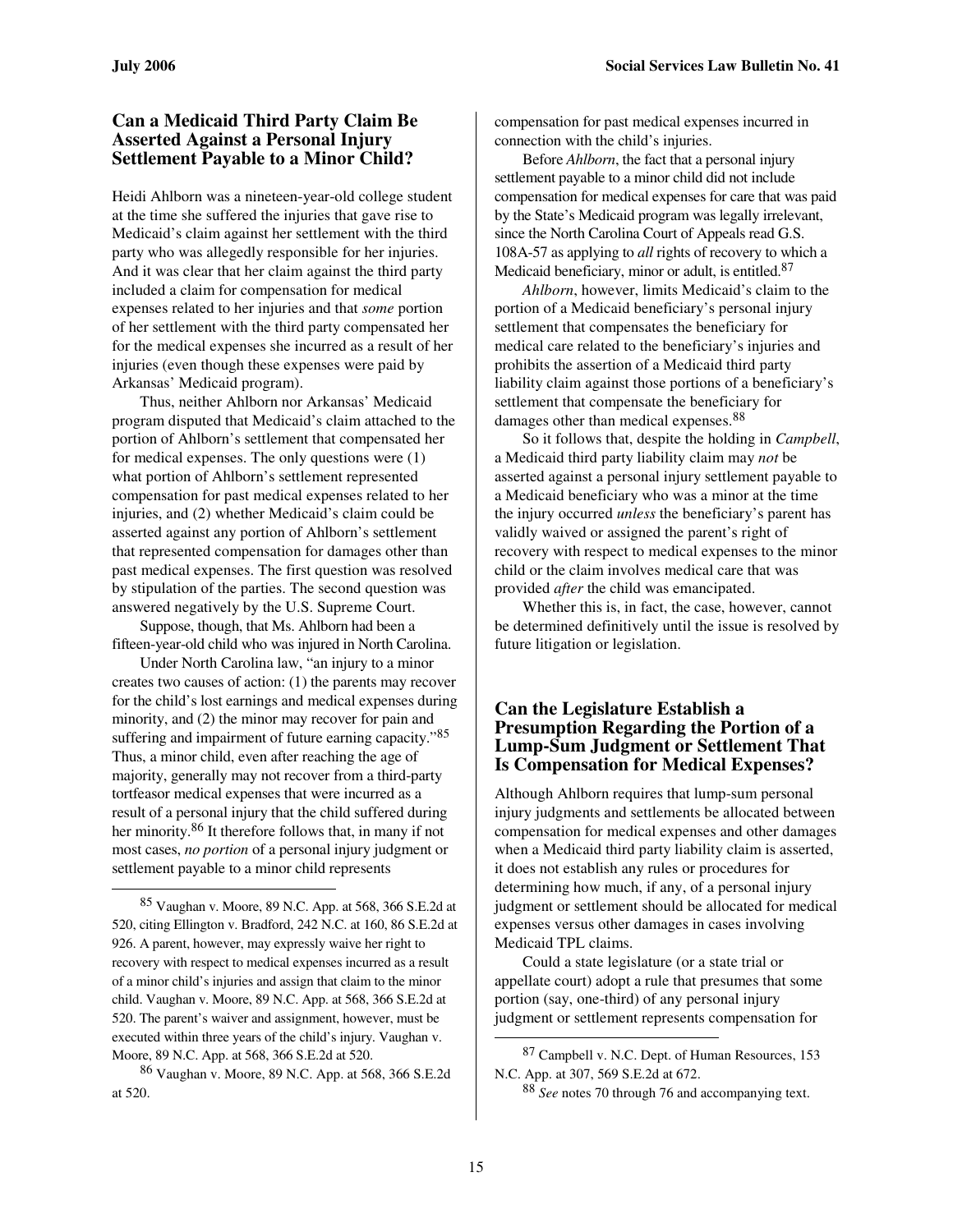medical expenses and, absent evidence sufficient to rebut this presumption, that a Medicaid TPL claim may be asserted against that portion (for example, onethird) of the judgment or settlement?

Neither *Ahlborn* nor federal Medicaid law or policy provide an answer.

### **Can a Medicaid "Lien" Be Asserted With Respect to Settlements Involving Compensation for** *Future* **Medical Expenses?**

Another unanswered question after *Ahlborn* involves personal injury settlements and judgments that include damages for an injured party's future, as well as past, medical expenses.

Suppose, for example, that Bob Black is injured in an automobile accident due to the fault of another driver (Wayne White). As a result of the accident, Mr. Black incurs \$20,000 in medical expenses.<sup>89</sup> His injuries, however, are such that he will incur additional medical expenses in the future. Assume that Mr. Black settles his claim against White for \$200,000, that \$20,000 of the settlement is allocated for past medical expenses, \$30,000 is allocated for future medical expenses, and the remainder is allocated for pain and suffering, lost earnings, and diminished earnings capacity.

Under *Ahlborn*, the state Medicaid program has the right to assert a claim against the part of the settlement that represents past medical expenses (\$20,000) if the Medicaid program has paid for all or part of the medical care that Mr. Black received in connection with the accident.

But what if Medicaid pays for medical care that Mr. Black receives *after* the settlement and the medical care involves injuries that Mr. Black received in the accident and that were included in the settlement for Mr. Black's future medical expenses?<sup>90</sup>

 $\overline{a}$ 

89 These medical expenses may be incurred and paid out-of-pocket by Mr. Black, incurred by Mr. Black but not paid to the health care providers who provided the care, incurred by Mr. Black and paid by a private health insurance policy that covers Mr. Black, or incurred by Mr. Black and paid by Medicaid if he applies and is found eligible. Absent assignment, however, the legal claim against Mr. White for payment of Mr. Black's past medical expenses belongs to and is payable to Mr. Black even if it is subject to a medical care lien under G.S. 44-49 or 44-50 or an insurance company's right of subrogation.

 $90$  The receipt of a large personal injury settlement may temporarily disqualify an individual from receiving Medicaid if the amount of the settlement plus other "countable" assets

Would the answer turn on whether Mr. Black also received Medicaid *before* the settlement, and thus assigned to the Medicaid program his right to payment for future medical expenses under the settlement to the extent that these expenses would be covered by Medicaid in the future? If so, how would the Medicaid program enforce its claim since that portion of the settlement probably would have been paid to (and perhaps spent by) Mr. Black *before* Medicaid paid for his post-settlement medical care? And would the answer be different in cases involving future payments (including payments for future medical expenses) under a structured settlement agreement?<sup>91</sup>

# **What Medicaid Payments May Be Recovered Through TPL Claims?**

Judge Steelman's dissenting opinion in *Ezell*, which provides the basis for the North Carolina Supreme Court's holding, appears to question whether the state Medicaid agency must show a "causal connection" between a third party's injury of a Medicaid beneficiary and the medical expenses that are the basis for Medicaid's claim.92 However, Judge Steelman expressly recognized that the state Medicaid agency could *not* assert a TPL claim with respect to medical expenses that are completely "unrelated" to the injury that is the basis for the beneficiary's claim against a third party. <sup>93</sup> It appears, therefore, that Judge Steelman and the supreme court's decision in *Ezell* do not reject the requirement of a "causal nexus" between a third party's liability to compensate a Medicaid beneficiary for medical expenses and the medical expenses that are the basis of a Medicaid TPL claim, but rather reject the "narrow" causation test adopted by Judges Hudson and Wynn.<sup>94</sup>

owned by the individual exceeds Medicaid's financial resource limit. It does not, however, permanently prevent an individual from qualifying for Medicaid (if, for example, the individual spends the settlement funds or the settlement funds are placed in a "special needs trust").

<sup>91</sup> An individual who receives a large structured settlement might qualify for Medicaid despite the settlement if the structured settlement payments are made to a "special needs trust" established on behalf of the individual.

 $92$  Ezell v. Grace Hospital, N.C. App. at  $\qquad$ , 623 S.E.2d at 84.

 $93$  Ezell v. Grace Hospital, \_\_\_ N.C. App. at \_\_\_, 623 S.E.2d at 84.

 $94$  Ezell v. Grace Hospital, N.C. App. at \_\_\_, 623 S.E.2d at 85.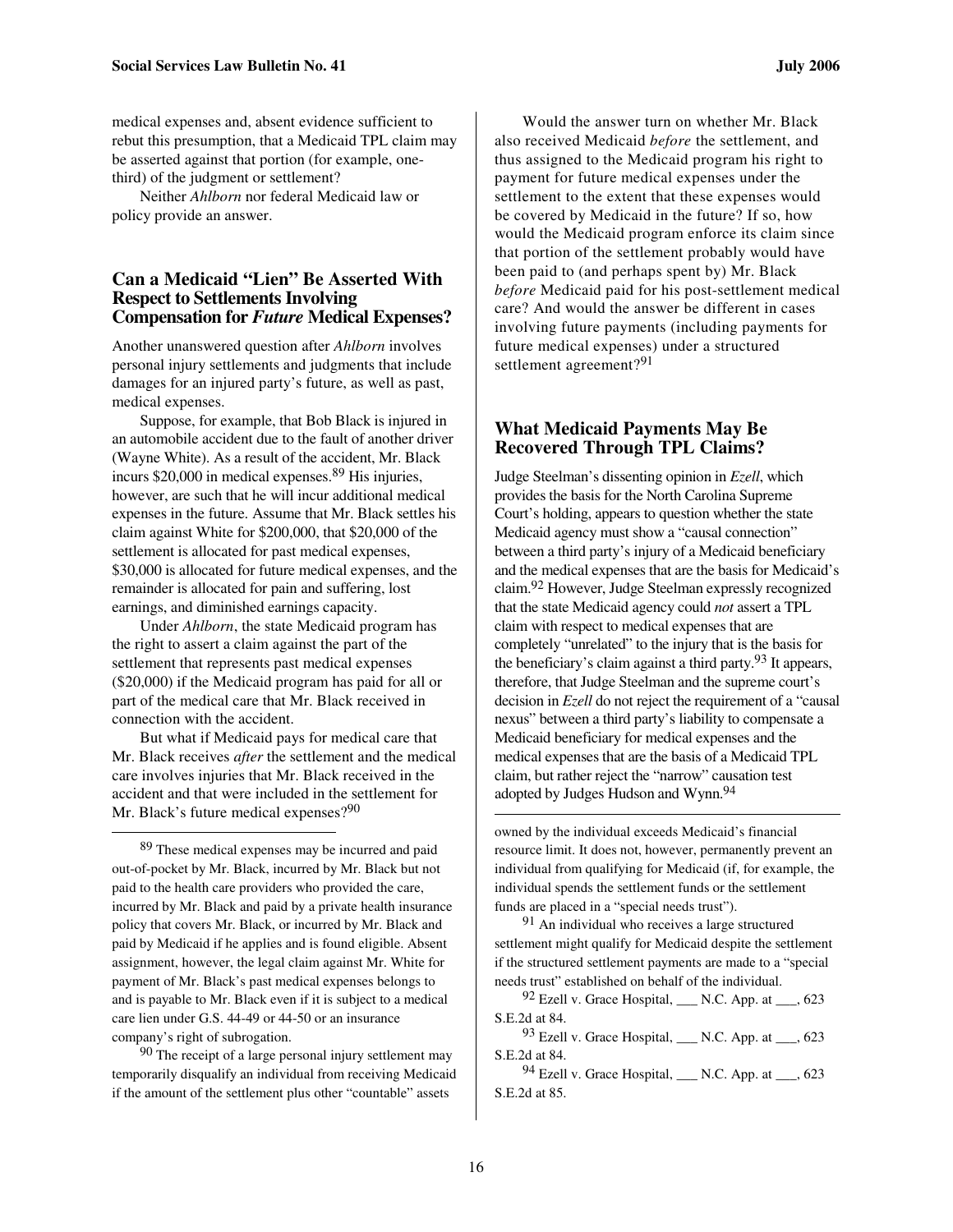The U.S. Supreme Court's decision in *Ahlborn* did not expressly address this issue.95 At least one provision in the federal Medicaid TPL statutes, however, appears to require *some* "causal nexus" between a third party's liability and the medical expenses that are the basis of a Medicaid TPL claim.<sup>96</sup>

# **What Priority, If Any, Do Medicaid Third Party Liability Claims Have?**

Suppose, again, that Bob Black is injured in an automobile accident due to the fault of another driver (Wayne White). But now assume that Mr. Black incurs \$50,000 in medical expenses, that Medicaid pays \$40,000 of these expenses, that \$10,000 of these expenses are owed to health care providers who have valid liens under G.S. 44-49 or G.S. 44-50, that Mr. Black's claim is settled for only \$30,000 (due to evidence that he may have been contributorily negligent), that the entire amount of the settlement is allocated to Mr. Black's past medical expenses, and that Mr. Black's attorney claims a fee of \$10,000.

Under *Ahlborn* and the federal Medicaid statute, the state Medicaid program could assert a valid claim against the settlement proceeds in the amount of \$30,000. The other health care providers, though, have a lien against the settlement proceeds in the amount of \$10,000 pursuant to G.S. 44-50. So, the amount of the settlement is insufficient to pay the Medicaid claim, the medical liens, and the attorney's fee.

As currently written, G.S. 108A-57(a) would require that Medicaid's claim be "pro rated" with the health care providers who have valid liens under G.S. 44-49 or G.S. 44-50 and would limit Medicaid's claim to no more than one-third of the total amount of Mr. Black's settlement (or \$10,000).<sup>97</sup>

 $\overline{a}$ 

96 *See* 42 U.S.C. §1396a(a)(25)(B) (requiring state Medicaid programs to seek reimbursement for Medicaid payments *to the extent of a third party's legal liability to pay for medical care and services that have been covered by Medicaid*.

<sup>97</sup> Under the state Medicaid agency's interpretation of G.S. 108A-57(a), Mr. Black's attorney would be required to pay the agency only \$8,000 of its \$40,000 claim because Medicaid's claim is limited to \$10,000 (one-third of Mr. Black's \$30,000 settlement) and Medicaid's claim represents only 80% of the total claims against the settlement for medical expenses.

But could (and should) state law be revised to give the State's Medicaid claim priority over the claims of other health care providers (or other health insurers who have paid an injured party's medical expenses and assert a right of subrogation)?98 And may state law limit the State's Medicaid claim when a settlement is subject to other claims involving the payment of a Medicaid beneficiary's medical expenses?<sup>99</sup>

The answers to these questions are not entirely clear.

# **Are Medicaid TPL Claims Subject to Claims for Attorneys' Fees?**

Neither the federal Medicaid statute nor North Carolina's current Medicaid third party liability statutes address the question of whether or how a Medicaid TPL claim against a personal injury settlement or judgment is subject to a claim for attorneys' fees by the attorney who represented the Medicaid beneficiary in obtaining the settlement or judgment from which the Medicaid claim is paid.<sup>100</sup>

98 The United States' right of subrogation under the federal Medicare program (42 U.S.C. §1395y(b)(2)(B)(iii)) against a personal injury settlement payable to an individual who receives Medicare and Medicaid benefits is superior to that of a state Medicaid program. *See* Filippi v. U.S. Dept. of Health and Human Services, 138 F.Supp.2d 545 (S.D.N.Y. 2001). State law (G.S. 135-40.13A) gives the state employees' health plan a "first right of recovery" with respect to a beneficiary's right of recovery against a liable third party but does not indicate whether this right is superior to the State's right of recovery under G.S. 108A-57 or G.S. 108A-59.

99 42 U.S.C. §1396a(a)(25)(B) requires state Medicaid programs to seek reimbursement from third parties "to the extent" of their legal liability for payment of medical expenses covered by Medicaid. This provision could be read as requiring *full* reimbursement of Medicaid third party liability claims within the limits established by *Ahlborn*. *See also* Fla. Stat. Ann. §409.910(1) (requiring that Medicaid "be repaid in full from, and to the extent of, any third-party benefits, regardless of whether a recipient is made whole or other creditors paid").

 $100$  As originally enacted, G.S. 108A-57 provided that an attorney who represented a Medicaid beneficiary in obtaining a settlement or judgment subject to a Medicaid third party liability claim was entitled to an attorney's fee in an amount up to "one-third of the amount obtained or recovered to which the right of subrogation applies." *See*  N.C. Dept. of Human Resources v. Weaver, 121 N.C. App. 517, 466 S.E.2d 717 (1996). This provision, however, was

<sup>95</sup> As noted above, the Medicaid agency and plaintiff in *Ahlborn* entered into a stipulation regarding the parameters of Medicaid's claim.